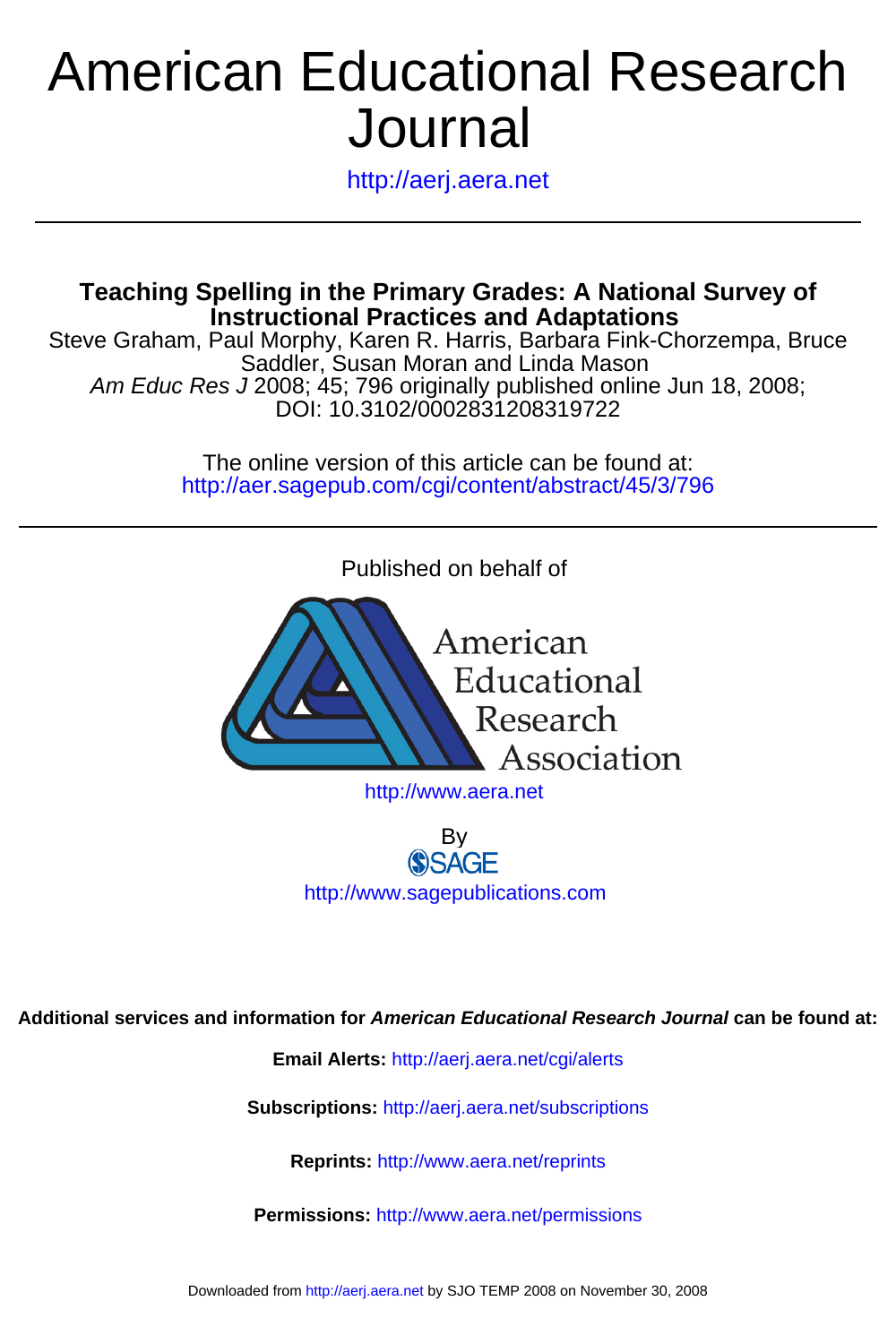*American Educational Research Journal September 2008, Vol. 45, No. 3, pp. 796-825 DOI: 10.3102/0002831208319722 © 2008 AERA. http://aerj.aera.net*

# Teaching Spelling in the Primary Grades: A National Survey of Instructional Practices and Adaptations

Steve Graham Paul Morphy Karen R. Harris *Vanderbilt University* Barbara Fink-Chorzempa *State University of New York–New Paltz* Bruce Saddler *University of Albany* Susan Moran *University of Maryland* Linda Mason *Pennsylvania State University*

*Primary grade teachers randomly selected from across the United Sates completed a survey (*N <sup>=</sup> *168) that examined their instructional practices in spelling and the types of adaptations they made for struggling spellers. Almost every single teacher surveyed reported teaching spelling, and the vast majority of respondents implemented a complex and multifaceted instructional program that applied a variety of research-supported procedures. Although some teachers were sensitive to the instructional needs of weaker spellers and reported making many different adaptations for these students, a sizable minority of teachers (42%) indicated they made few or no adaptations. In addition, the teachers indicated that 27% of their students experienced difficulty with spelling, calling into question the effectiveness of their instruction with these children.*

**KEYWORDS:** elementary schools, survey research, instructional practices, spelling, spelling instruction

Mastering spelling is important to both writing and reading. Spelling **L**errors make text more difficult to read. They can also cause the reader to devalue the quality of the writer's message (Marshall, 1967; Marshall &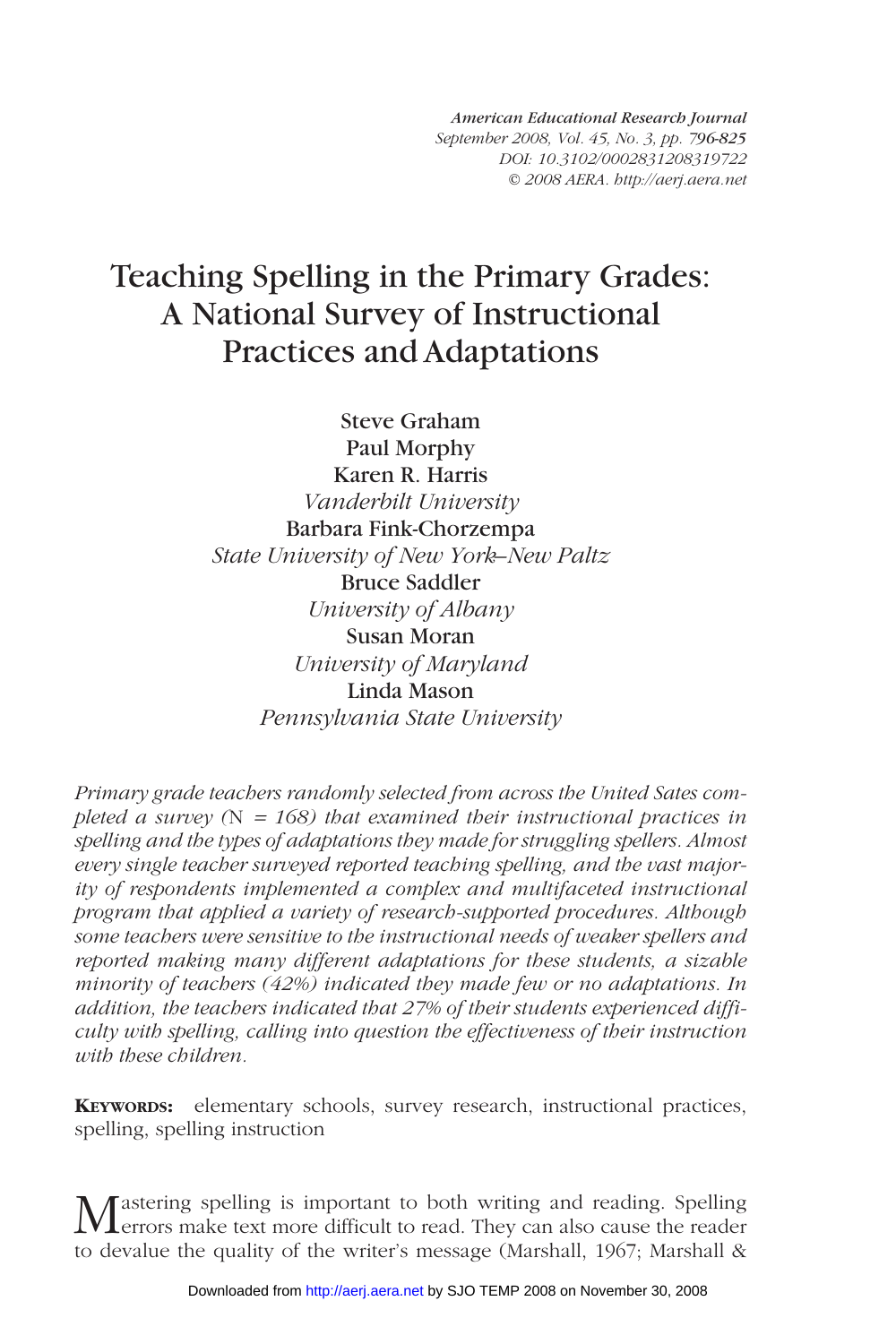Powers, 1969). Spelling difficulties can interfere with the execution of other composing processes (Berninger, 1999). Having to consciously think about how to spell a word while writing, for example, may tax a writer's processing memory, leading him or her to forget ideas or plans he or she is trying to retain in working memory (S. Graham, Harris, & Fink-Chorzempa, 2002). Spelling difficulties can even influence the words writers use when writing, as they are less likely to choose words they cannot spell (S. Graham & Harris, 2005).

McCutchen (1988) and others (Berninger, 1999) have further argued that transcriptions skills, such as spelling, shape young children's approach to writing, as they are so cognitively demanding that children minimize the use of other composing processes, such as planning and revising, that exert considerable processing demands, too. The resulting approach to writing, which persists well beyond the primary grades, mainly involves telling what one knows, with little attention directed to rhetorical goals, whole-text organization, or the needs of the reader (Scardamalia & Bereiter, 1986). Likewise, Berninger (Berninger, Mizokawa, & Bragg, 1991) found that primary-grade

PAUL MORPHY is a doctoral student in special education at Vanderbilt University, Department of Special Education, Peabody #328, 230 Appleton Place, Nashville, TN 37203-5721; e-mail: *paul.morphy@vanderbilt.edu*. His research interests are statistical analysis, meta-analysis, writing, and reading.

KAREN R. HARRIS is Currey Ingram Professor in Special Education and Literacy at Vanderbilt University, Department of Special Education, Peabody #328, 230 Appleton Place, Nashville, TN 37203-5721; e-mail: *karen.harris@vanderbilt.edu*. Her research interests are strategy instruction, self-regulation, writing, and learning disabilities.

BARBARA FINK-CHORZEMPA is an assistant professor in the Department of Educational Studies, State University of New York–New Paltz, 1 Hawk Drive, New Paltz, NY 12561; e-mail: *chorzemb@newpaltz.edu*. Her research interests are reading, writing, and learning disabilities.

BRUCE SADDLER is an assistant professor of educational psychology and statistics at the University at Albany, Education 226, 1400 Washington Avenue, Albany NY 12222; e-mail: *bsaddler@uamail.albany.edu*. His research interests are sentencecombining instruction, strategy instruction, writing, and learning disabilities.

SUSAN MORAN received her PhD from the University of Maryland; e-mail: *MORANINSEA@aol.com*. Her research interests are learning disabilities, self-monitoring, and writing.

LINDA MASON is an assistant professor in the Department of Educational and School Psychology and Special Education at Pennsylvania State University, 0210 Cedar Building, University Park PA 16802; e-mail: *lhm12@psu.edu*. Her research interests are strategy instruction, reading, writing, and learning disabilities.

STEVE GRAHAM is Currey Ingram Professor of Special Education and Literacy at Vanderbilt University, Department of Special Education, Peabody #328, 230 Appleton Place, Nashville, TN 37203-5721; e-mail: *steve.graham@vanderbilt.edu*. His research interests are writing, self-regulation, and learning disabilities.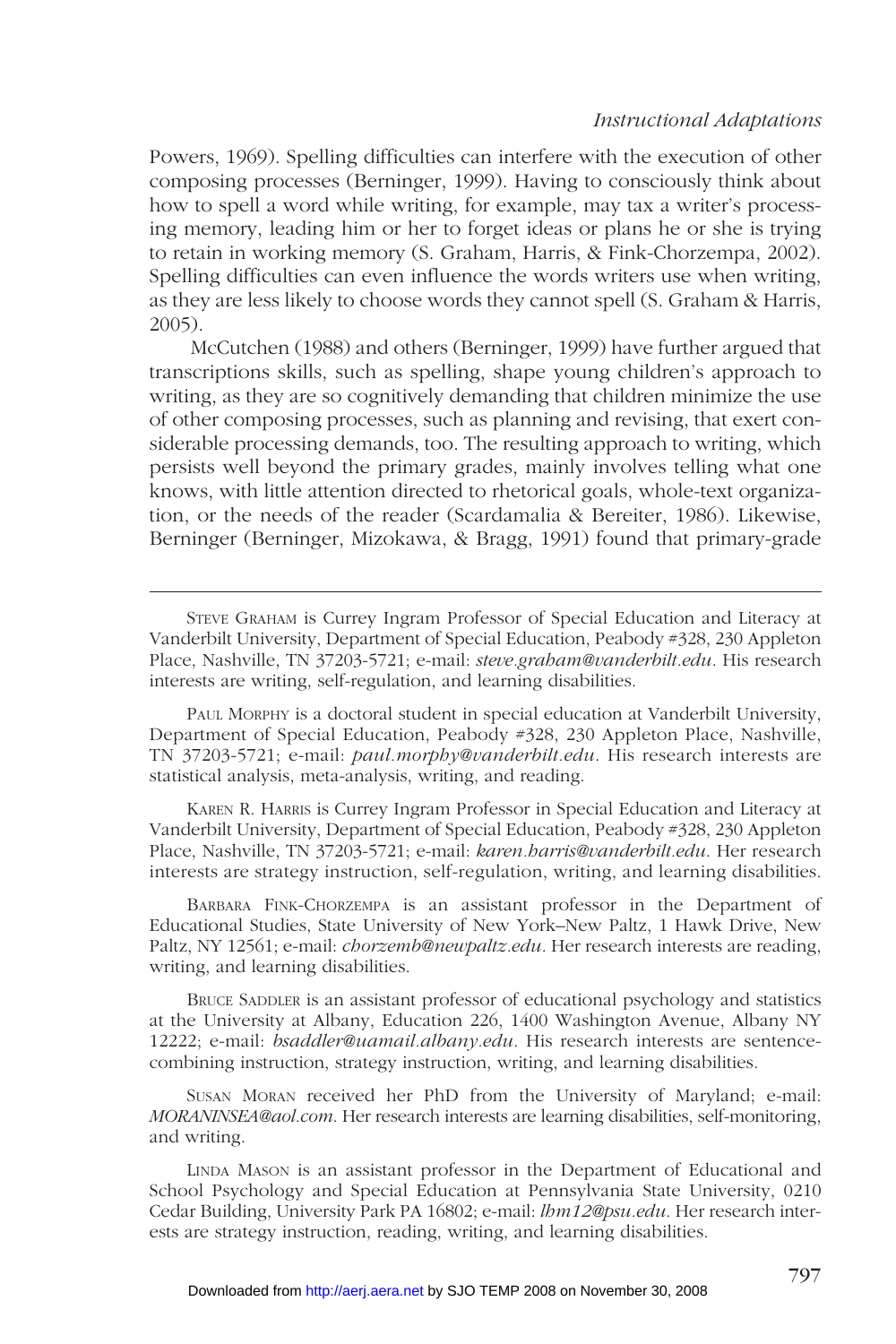children who have difficulty with spelling avoid writing and develop a mindset that they cannot write, leading to arrested writing development. In contrast, learning about spelling can enhance early reading development by shaping children's knowledge of phonemic awareness, strengthening their grasp of the alphabetic principle, and making sight words easier to remember (Adams, 1990; Ehri, 1987; Moats, 2005/2006; Treiman, 1993).

Because spelling is so important to young children's literacy development, it is critical that spelling is taught effectively during the primary grades. This should help minimize spelling's constraints on writing as well as facilitate the acquisition of foundational reading skills, such as word attack and word recognition (see Berninger et al., 1998, and S. Graham et al., 2002, for examples of these effects). The success of such efforts depends, in part, on providing spelling instruction that is responsive to children's individual needs (S. Graham & Harris, 2002). As Corno and Snow (1986) noted, improved educational outcomes depend on adjusting instruction to individual differences among children. This has become increasingly important in recent years, as schools have become more academically diverse (Fuchs & Fuchs, 1998), and most students with disabilities now receive all or part of their education in regular classrooms. In addition, more children come from families living below the poverty line, placing them at greater risk for academic difficulties (Stallings, 1995).

Although educational theorists, teachers, and students agree that instructional adaptations are desirable (Randi & Corno, 2005; Schumm & Vaughn, 1991; Tobias, 1995), there is very little information on how teachers adapt their instruction to meet students' needs. Pressley and colleagues (e.g., Pressley, Rankin, & Yokoi, 1996; Wharton-McDonald, Pressley, & Hampston, 1998) reported that outstanding literacy teachers deliver a common curriculum to all students but adjust their teaching within this framework to meet students' individual needs, especially for those experiencing difficulty. These teachers provide considerable individualized instruction to children. This stands in contrast to other studies that found that typical teachers make few adaptations (e.g., Baker & Zigmond, 1990; Fuchs & Fuchs, 1998) and that their students continue to struggle when adaptations are not made (e.g., Phillips, Fuchs, Fuchs, & Hamlett, 1996).

The study reported here examined primary-grade teachers' instructional adaptations for children experiencing difficulty with spelling. We concentrated specifically on these students because their spelling difficulties put them at greater risk for writing problems and because they are less likely to benefit from the potential positive impact of spelling on reading due their slow rate of spelling growth. In contrast to Pressley and his colleagues (e.g., Pressley et al., 1996; Wharton-McDonald et al., 1998), who examined the teaching and adaptations of outstanding primary-grade literacy teachers, we focused our investigation on more typical teachers. A national sample of randomly selected primary-grade teachers was surveyed about their instructional practices in spelling and the types of adaptations they made for struggling spellers.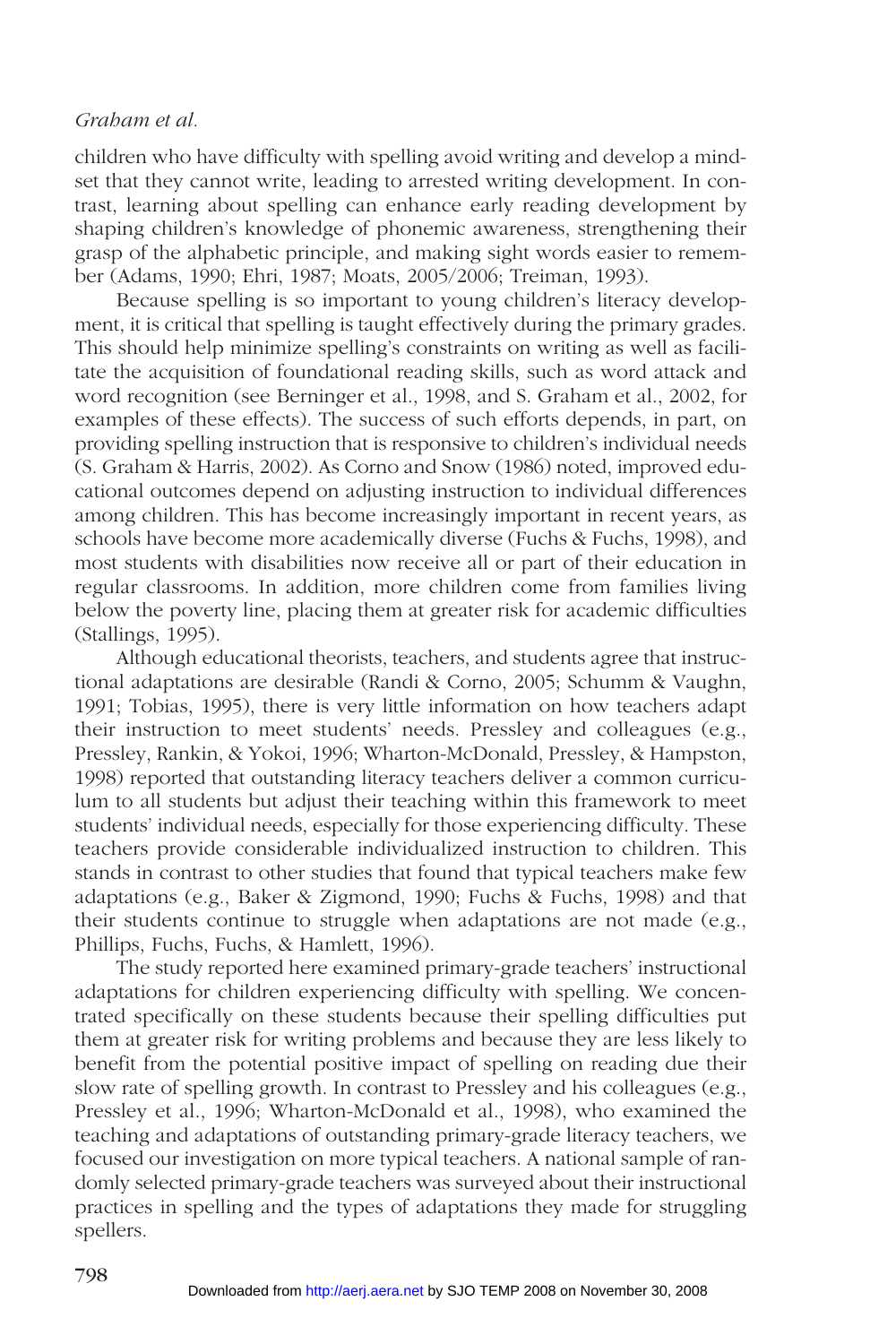Relatively few studies have examined the spelling practices of contemporary primary-grade teachers or the adaptations they make for struggling spellers. Two recent national surveys of writing instruction (Cutler & Graham, in press; S. Graham, Harris, Fink-Chorzempa, & MacArthur, 2003) found that most primary-grade teachers reported teaching spelling, frequently encouraged the use of invented spelling, and taught spelling words, phonics for spelling, and strategies for spelling unknown words on at least a weekly basis. The only study we were able to locate that examined the adaptations teachers typically make for struggling students was the above survey by S. Graham et al. (2003), but only four of the questions asked focused specifically on spelling. These teachers reported that they more frequently taught phonics for spelling and strategies for spelling unknown words to weaker writers than stronger ones. They further encouraged weaker writers to use invented spellings more often. It is important to note that a sizable minority of teachers (42%) reported making few adaptations (zero to two) for any part of their writing program for weaker writers, with 75% of all adaptations made by just one third of the teachers.

To obtain information on adaptations for weaker spellers in this study, we asked teachers to indicate how often specific spelling activities and procedures were used with weaker and stronger spellers in their class. If a spelling activity or procedure occurred more often with weaker spellers than stronger spellers, then it represented a departure from the general teaching routine and was considered an adaptation. The spelling activities and procedures included in our survey were selected because each is a commonly recommended staple of primary-grade spelling instruction, it is reasonable to expect that teachers might adjust each technique when working with weaker spellers, and there is empirical evidence that the technique is effective with these students (this third criteria was true for most, but not all, techniques; see Method). Teachers were also asked to identify any additional adaptations they made for weaker spellers beyond the activities and procedures that they were queried about directly. Our approach was similar to S. Graham et al. (2003), except we focused on just spelling instead of writing in general. In addition to providing information about spelling adaptations, this survey provided needed information on how spelling is typically taught in primary grades, including how much time is devoted to teaching spelling, the study of spelling words, teachers' use of commercial materials, and how frequently teachers use the selected spelling activities and procedures.

We did not anticipate that participating teachers would report making adaptations for weaker spellers on all of the spelling activities and procedures surveyed, as some adaptations are more acceptable to teachers than others (Schumm & Vaughn, 1991). We did expect, however, that teachers would report making some adjustments in how frequently specific spelling skills were taught as well as modifications in how they taught these skills and promoted successful spelling during writing. Similar kinds of adjustments were reported for weaker writers in S. Graham et al. (2003). On the basis of this prior study, we also anticipated that most teachers would report making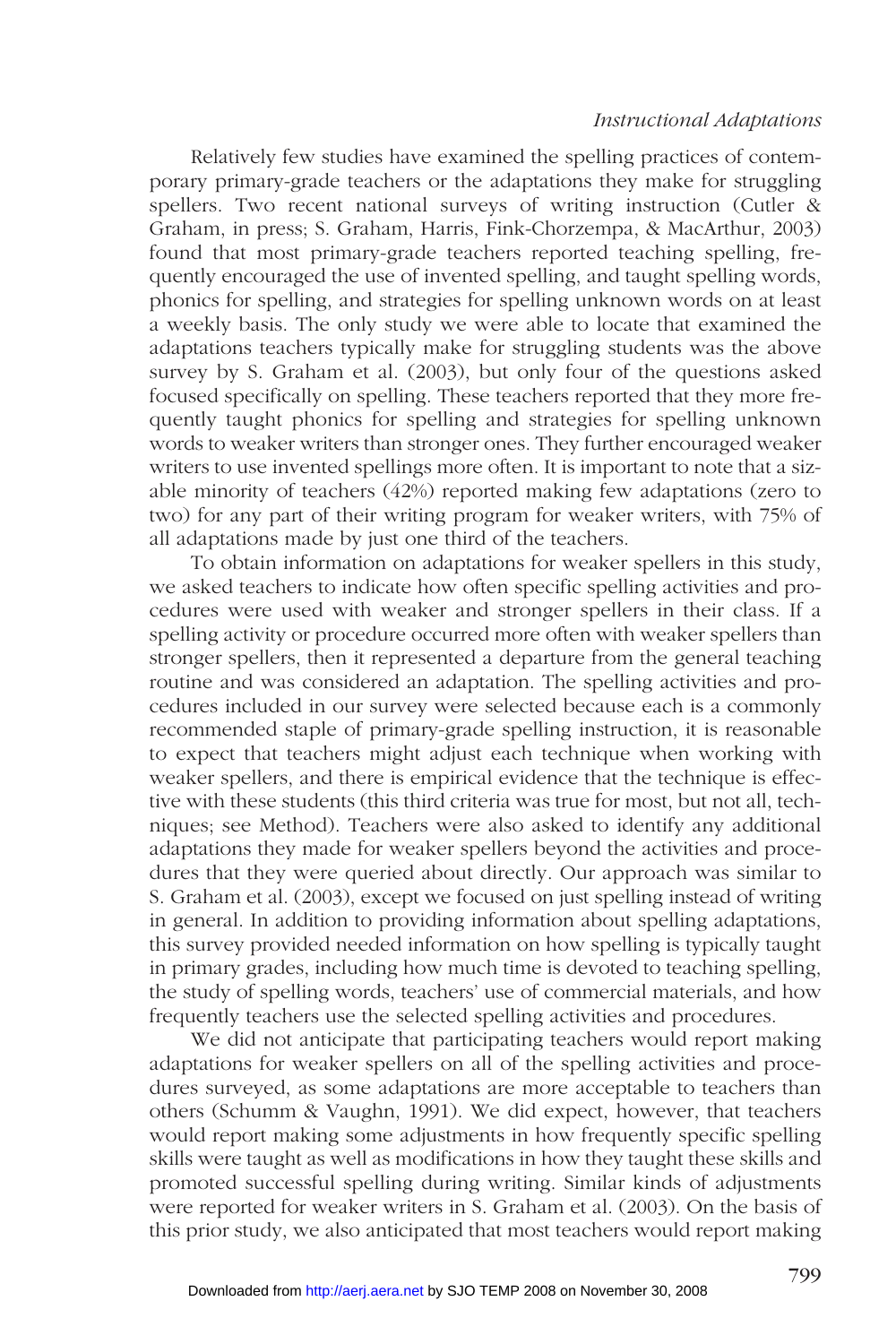some adjustment in their instruction but that most of the adaptations would be made by a small percentage of teachers and that there would be a sizable proportion of teachers who reported making few or even no adaptations. On the basis of findings from previous studies (Cutler & Graham, in press; S. Graham et al., 2003; Pressley et al., 1996; Wharton-McDonald et al., 1998), we further predicted that almost all participating teachers would indicate they teach spelling. Although previous research does not provide a strong foundation for predicting what spelling skills teachers would emphasize and how they would be taught, we anticipated that teachers' spelling instruction would be multifaceted, involving the teaching of a variety of skills and using many different activities and procedures. This is consistent with most recommended approaches for teaching spelling (e.g., S. Graham, 1999; Loomer, Fitzsimmons, & Strege, 1990; Schlagel, 2007).

Although the spelling practices surveyed in this study were not selected so that specific theories of spelling instruction were contrasted, they do provide some evidence on primary-grade teachers' theoretical orientations. The two basic theoretical orientations to teaching spelling are spelling-is-"caught" and spelling-is-"taught" approaches (S. Graham, 2000). With the former, it is assumed that spelling can be acquired as naturally and easily as speaking, by immersing children in literacy-rich environments where they have plenty of opportunities to read and write for real purposes. In contrast, with the spelling-is-taught approach, it is assumed that it is necessary to directly and systematically teach children how to spell. There are three basic approaches to the spelling-is-taught orientation (Schlagel, 2007): memorization (e.g., students memorize the spelling of specific words), generalization (e.g., students are directly taught rules and skills for spelling unknown words), and developmental (i.e., students connect and extend their grasp of the spelling system through the use of word study activities, such as word sorting). By examining the practices applied by the participating teachers, we can draw some inferences about their theoretical approach to teaching spelling. For example, if teachers indicated that they applied the spelling activities and practices surveyed, it is clear that they do not rely solely on a spelling-iscaught approach. Likewise, if they report that they teach students the skills and strategies needed to spell unknown words, they do emphasize the generalization method from the spelling-is-taught orientation. On the basis of a previous study where primary grade teachers emphasized multiple instructional orientations to teaching writing (S. Graham, Harris, Fink, & MacArthur, 2002), we expected a similar pattern for spelling.

#### Method

#### Participants and Settings

A random sampling procedure, stratified by grade level, was used to identify 248 first- through third-grade teachers from the population of primary-grade teachers in the United States. The names were selected from a comprehensive list of 558,444 primary-grade teachers in 72,000 private and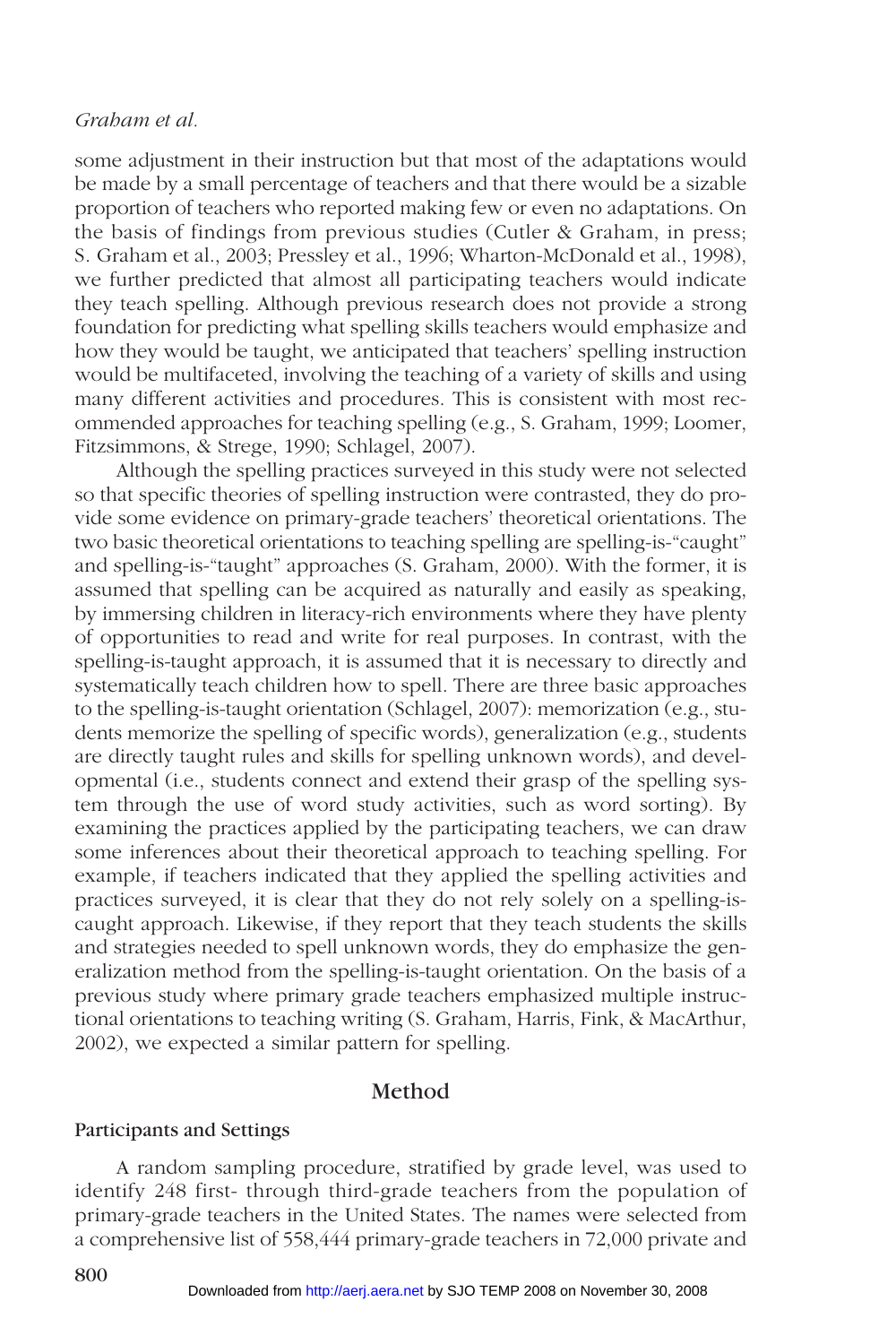public schools compiled by Market Data Retrieval. A sample size of 248 teachers is adequate for a population of 558,444 teachers under the following conditions (cf. Dillman, 2000): (a) A plus- or minus-5% sampling error is considered tolerable, (b) expected variation in teacher responses is set at .13 and .87, (c) the statistical confidence level is set at 95%, and (d) a return rate of 70% is obtained. We determined expected variation in teacher responses and the expected return rate by using data from S. Graham et al. (2003). This prior study used the same procedures as this investigation to calculate if a teacher made an adaptation and to solicit surveys from teachers. For each item in this previous study, there was a 13% chance that teachers would report making an adaptation and an 87% chance they would not (thus, the .13–.87 ratio). Furthermore, 70% of their sample completed the survey. Using a formula by Dillman (2000) and the first three conditions above (plus- or minus-5% sampling error; .13–.87 variation in responses, and a statistical confidence level of 95%), we needed 174 teachers to complete the survey to have an adequate sample. Assuming a 70% return rate, the survey needed to be sent to 248 teachers.

Of the 248 teachers identified,  $68\%$  ( $n = 169$ ) agreed to participate in the study. Demographic information for the 169 responders as well as the 79 nonresponders is presented in Table 1. Chi-square analyses revealed no statistically significant differences between responders and nonresponders in terms of gender, grade, or location of the school (all *p*s > .17). Analyses of variance further indicated that there were no statistically significant differences between responders and nonresponders in terms of school size or annual expenditures for materials per pupil. These findings provide evidence that responders were representative of the whole sample.

Similar to previous surveys with primary-grade teachers (Cutler & Graham, in press; S. Graham et al., 2003) almost all of the teachers were females (see Table 1). For the most part, they were evenly distributed across the three grades (but 11% of them taught multiple grades) as well as across urban, suburban, and rural locations. There was considerable variability in the size of the schools that employed the teachers. As a group, the teachers had taught for slightly more than 16 years (range  $= 1$  year to 48 years; *SD*  $=$ 10.6 years). The average size of their class was 20.7 students (*SD* = 5.0), with approximately 8.7% of students  $(SD = 7.0\%)$  receiving free or reduced-cost lunch. One tenth of their students  $(SD = 9.0)$  were receiving special education services, and the teachers indicated that 27% (*SD* = 20.5%) of their students experienced difficulty with spelling. In addition, 65% (*SD* = 35%) of the teachers' students were White, 16% Black (*SD* = 27%), 13% Hispanic (*SD* = 25%), 3% Asian (*SD* = 9%), and 4% Other (*SD* = 12%).

#### Survey Instrument

Teachers were asked to complete a questionnaire that included two parts: One part included questions about the teacher, the classroom, and the general spelling program, and the other assessed the types of adaptations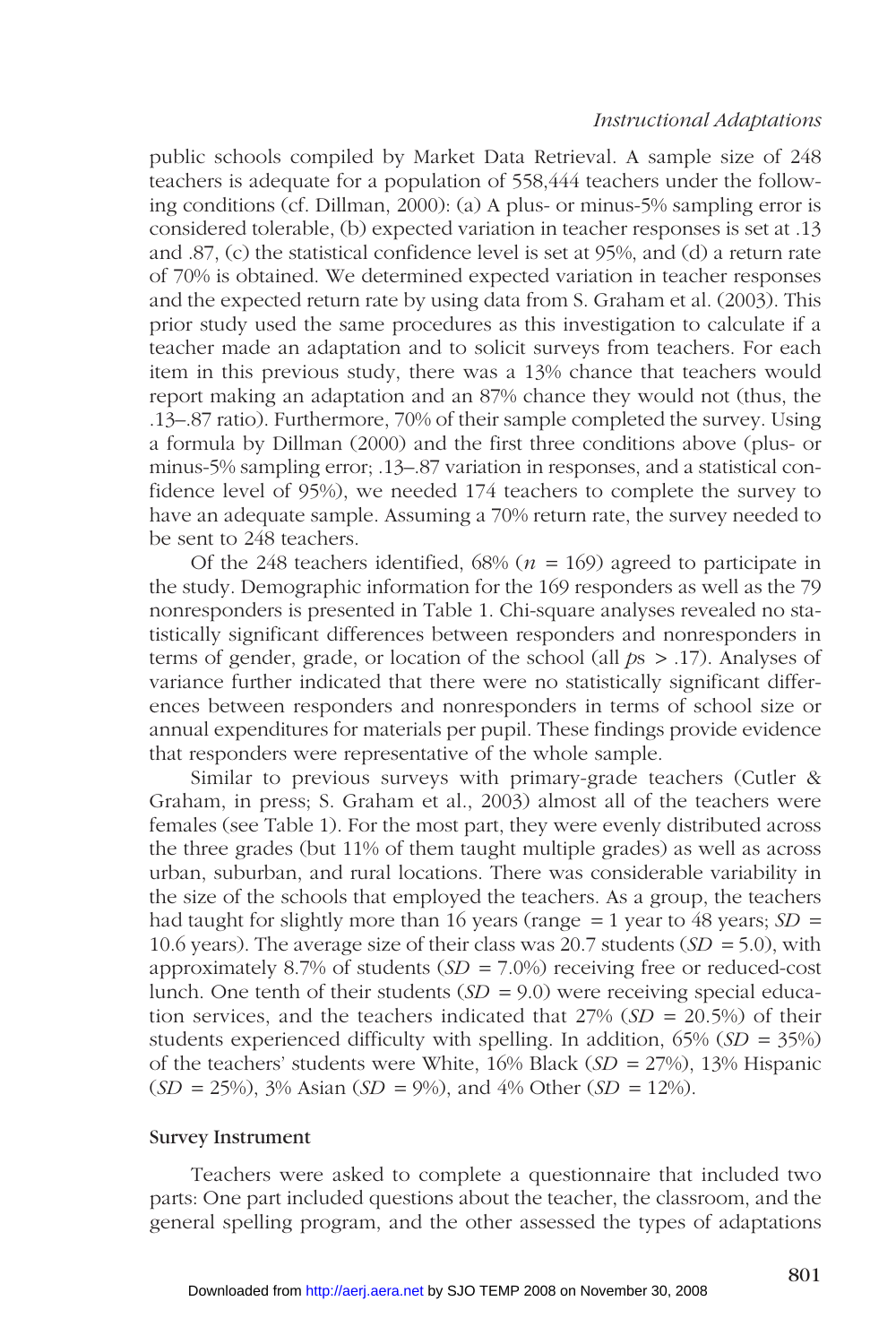|                        | Responders       |      | Nonresponders    |      |
|------------------------|------------------|------|------------------|------|
| Variable               | $\boldsymbol{n}$ | $\%$ | $\boldsymbol{n}$ | $\%$ |
| Gender of teacher      |                  |      |                  |      |
| Male                   | 8                | 5    | 4                | 5    |
| Female                 | 156              | 95   | 75               | 95   |
| Grade                  |                  |      |                  |      |
| First                  | 50               | 30   | 23               | 29   |
| Second                 | 55               | 33   | 21               | 27   |
| Third                  | 46               | 27   | 31               | 39   |
| Multiple grades        | 18               | 11   | 4                | 5    |
| Location               |                  |      |                  |      |
| Urban                  | 60               | 36   | 23               | 29   |
| Suburban               | 49               | 30   | 29               | 37   |
| Rural                  | 56               | 34   | 27               | 34   |
| Size of school         |                  |      |                  |      |
| $\boldsymbol{M}$       | 412.5            |      | 396.4            |      |
| SD                     | 222.2            |      | 203.9            |      |
| Expenditures per pupil |                  |      |                  |      |
| $\boldsymbol{M}$       | 158.8            |      | 164.3            |      |
| SD                     | 37.3             |      | 36.5             |      |

Table 1 **Characteristics of Responders and Nonresponders**

Note: Information on gender (164 responders, 79 nonresponders), grade (169 responders, 79 nonresponders), location (165 responders, 79 nonresponders), size of school (167 responders, 79 nonresponders), or expenditures per pupil (137 responders, 63 nonresponders) was unavailable for some teachers.

that teachers made for struggling spellers (the survey is presented in the appendix).

*Background information and general classroom practices.* Teachers were asked to provide information about number of years teaching, education, and composition of their class (i.e., class size, race of students, number of students who experience difficulty with spelling, number of students receiving special education services, and number of students receiving a free or reduced lunch). They were further asked to indicate how much time they spend teaching spelling, if they used a commercial spelling program, and if they expected students to master a list of spelling words each week. If teachers did use such list, they were asked to indicate the source for the words on the list (i.e., commercial spelling program, basal reading series, children's reading material, students' writing, or student-selected words).

*Teacher adaptations.* In the second section of the survey, we first asked teachers to indicate how many words stronger and weaker spellers studied each week. They were then asked to indicate how often they employed 20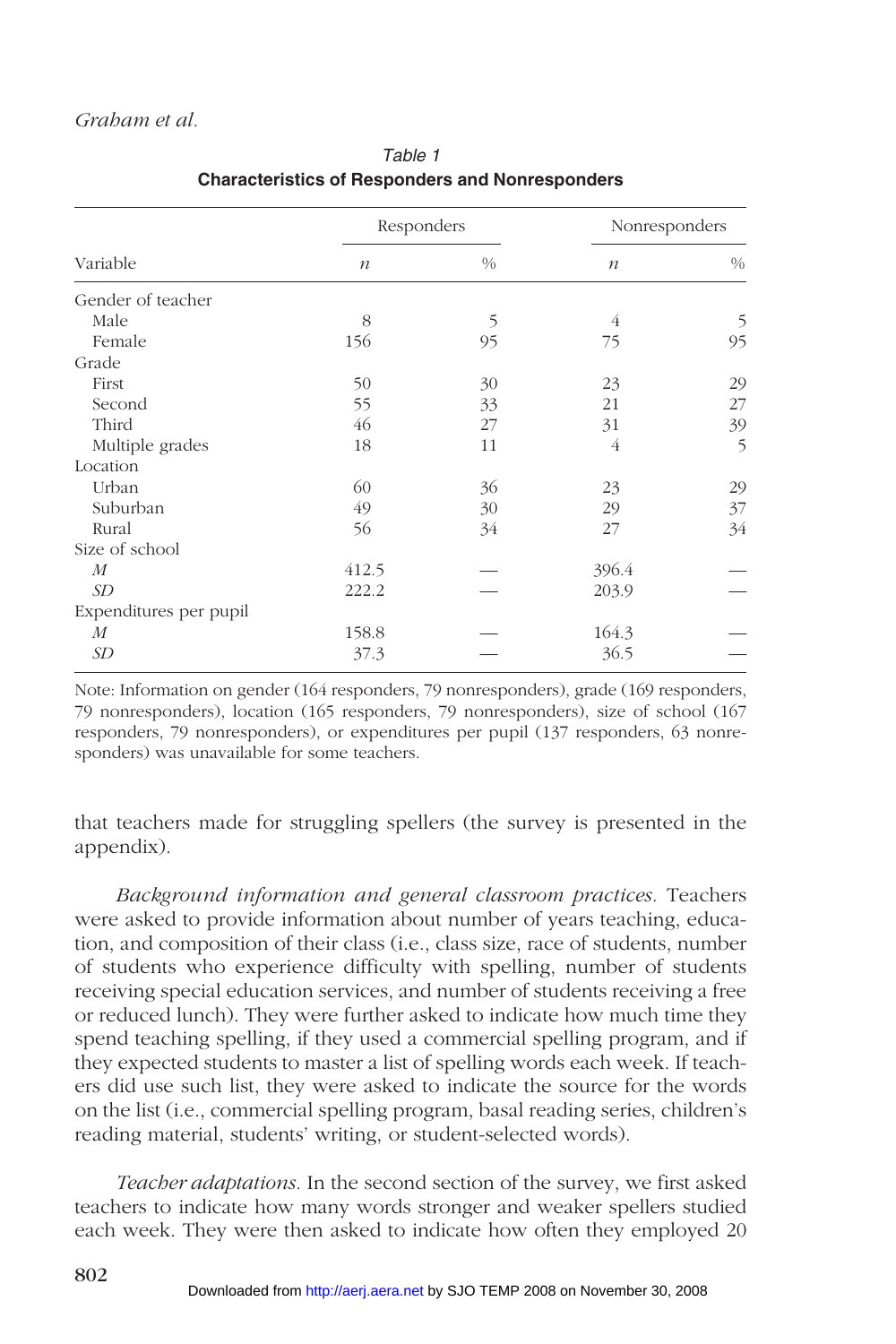specific spelling activities or practices, using a 7-point Likert-type scale. The Likert-type scale, developed by Pressley et al. (1996), included the following markers:  $1 = never$ ,  $2 = several times a year$ ,  $3 = monthly$ ,  $4 = weekly$ ,  $5 =$ *several times a week*, 6 = *daily*, and 7 = *several times a day*. The higher the score, the more often an activity or procedure occurred. For each item, the respondent first indicated how often a particular activity or procedure was applied with stronger spellers and then how often it was applied with weaker spellers (this was done on separate scales). A difference between the treatment of weaker and stronger spellers was viewed as an adaptation, and such adaptation could involve providing more or less of an activity or instructional procedure to weaker spellers than stronger ones. Finally, respondents were asked to identify any additional adaptations that were provided to weaker spellers in their classroom beyond what they typically did with students. This provided teachers the opportunity to identify adaptations they were making that were not directly queried through the forced-response items.

The development of the second part of the survey involved six steps. First, we created a possible pool of items by identifying instructional practices used by teachers in previous research studying the teaching of spelling in the primary grades (e.g., Bridge, Compton-Hall, & Cantrell, 1997; S. Graham et al., 2003; Wharton-McDonald et al., 1998). Second, this was supplemented by examining current books and articles on the teaching of spelling (e.g., Bear, Invernizzi, Templeton, & Johnston, 2000; Gentry & Gillett, 1993; Moats, 1995) as well as reviews of the empirical literature on effective spelling practices for young children (e.g., S. Graham, 1999; Loomer et al., 1990). Third, a description of each instructional activity or procedure was developed, and we asked five primary-grade teachers to rate each item (using a 5-point Likert-type scale ranging from 1 point for *strongly disagree* to 5 points for *strongly agree*) on two dimensions: (a) primary-grade teachers typically use the activity or procedure and (b) the activity or procedure can be adapted to help weaker spellers. We included all items on our survey that had a mean of 4.0 on both dimensions, yielding 21 items. Fourth, we created an initial version of the survey, where one activity was answered by identifying the number of words stronger and weaker spellers study each week, and the other 20 items were answered via a Likert-type scale (see above). Fifth, we asked 3 primary-grade teachers to take the survey and record how long it took to complete it. They then reexamined the survey to provide suggestions for improving wording on specific items and the layout of the instrument. These suggestions were incorporated into a final version of the scale. Sixth, we examined the internal consistency of the 20 Likert-type items using the data from this study. Coefficient alpha was .83.

Five of the 21 activities or procedures asked teachers about their teaching of specific spelling skills and strategies (phonological awareness, phonics skills for spelling, strategies for determining the spelling of unknown words, spelling rules, and dictionary skills). With the exception of teaching dictionary skills, there is empirical evidence that all of these activities are effective with struggling spellers (see S. Graham, 1999; S. Graham et al., 2003).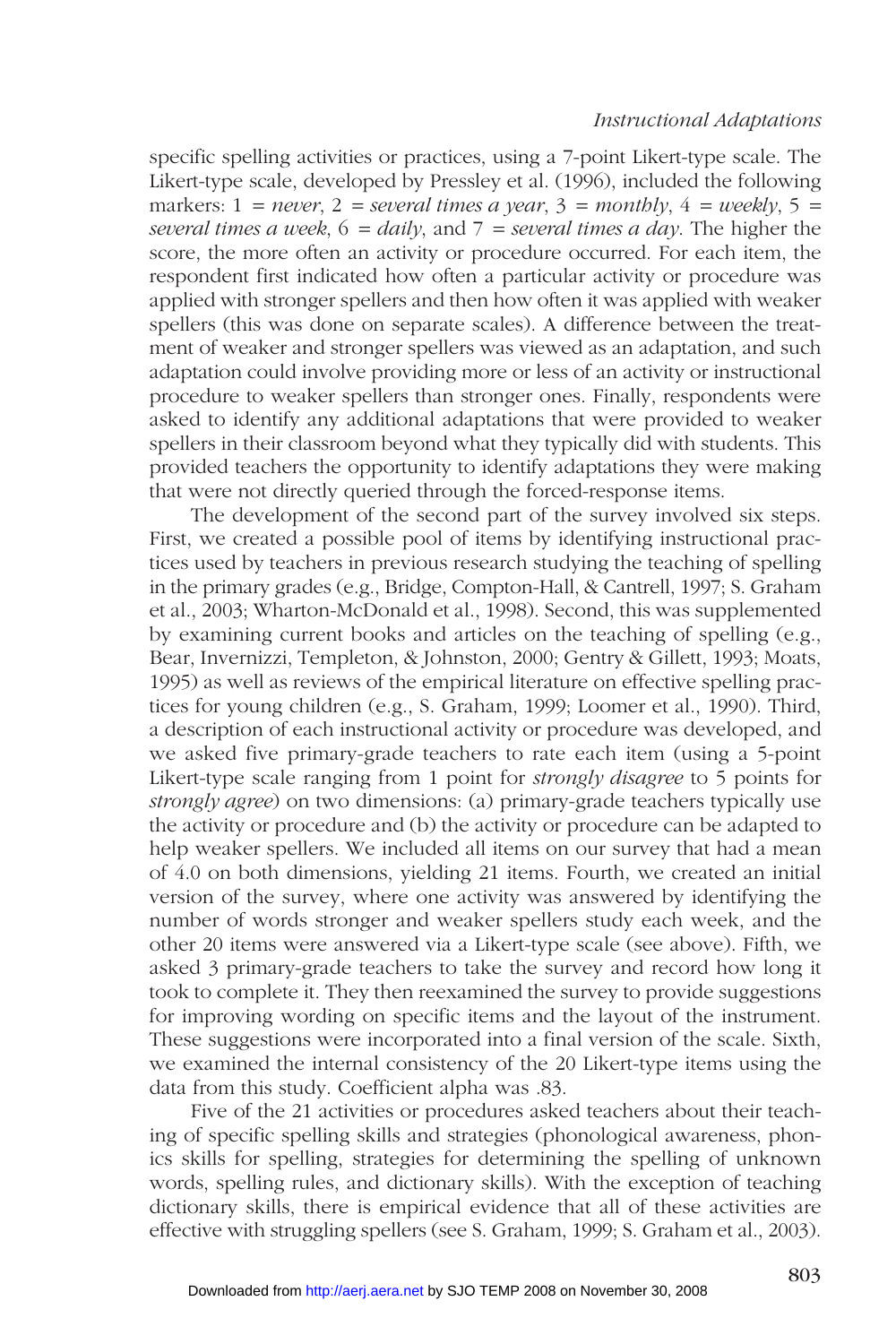Twelve items focused on how frequently teachers applied the following instructional procedures: reduce number of words studied each week, reteach spelling skills and strategies, use games to learn spelling skills, have students work together to learn spelling skills, use word-sorting activities to teach knowledge about spelling, apply computer programs to teach spelling, praise students' correct spelling, apply reinforcement and other motivational strategies to foster spelling performance, conference with parents about their child's spelling, teach spelling skills and strategies through minilessons as the need arises, use mnemonics for remembering the spelling of a difficult word, and conference with students about their spelling. There is empirical evidence that the first nine procedures listed above enhance the performance of weaker spellers (S. Graham, 1999; S. Graham et al., 2003). The final four procedures focused on spelling during writing. This included students' use of spell checkers, encouragement to use invented spellings, proofreading to correct spelling errors, and providing students with feedback on words misspelled while writing. Each of these practices was effective with weaker spellers in one or more empirical studies (Gettinger, 1993; S. Graham, 1999).

#### Procedures

A cover letter, the survey instrument, and a stamped return envelope were mailed to each teacher during the month of March. The cover letter indicated that we were conducting a survey to gather information on the teaching of spelling and types of adaptations made by teachers. Teachers were asked to return materials in the next 2 weeks if possible. To encourage completion and return of the materials, we included a \$2 bill in the package as a thank-you for taking the time to fill out and return the surveys.

Forty-nine percent of the teachers  $(n = 122)$  completed and returned the survey in the first mailing. The second mailing occurred during the 1st week of April and accounted for another 47 surveys (19%), bringing the grand total to 68%.

## Results

#### Missing Data

Examination of the responses of the 169 teachers indicated that 129 of them had some missing data, although actual percentage of data missing across all surveys was small (mode  $= 1\%$  of data missing). However, preliminary analysis of the missing data indicated patterns within subjects and across items, suggesting that missing data were not random (e.g., some participants had more missing data than others). Due to the number of participants affected and systematic properties of the missing data, neither listwise deletion nor simple regression imputation was considered a proper remedy. A multiple imputation of the missing values was completed using an expectation-maximization algorithm (see J. W. Graham & Hofer, 2000). After eliminating 1 outlying participant who was missing 81% of all data,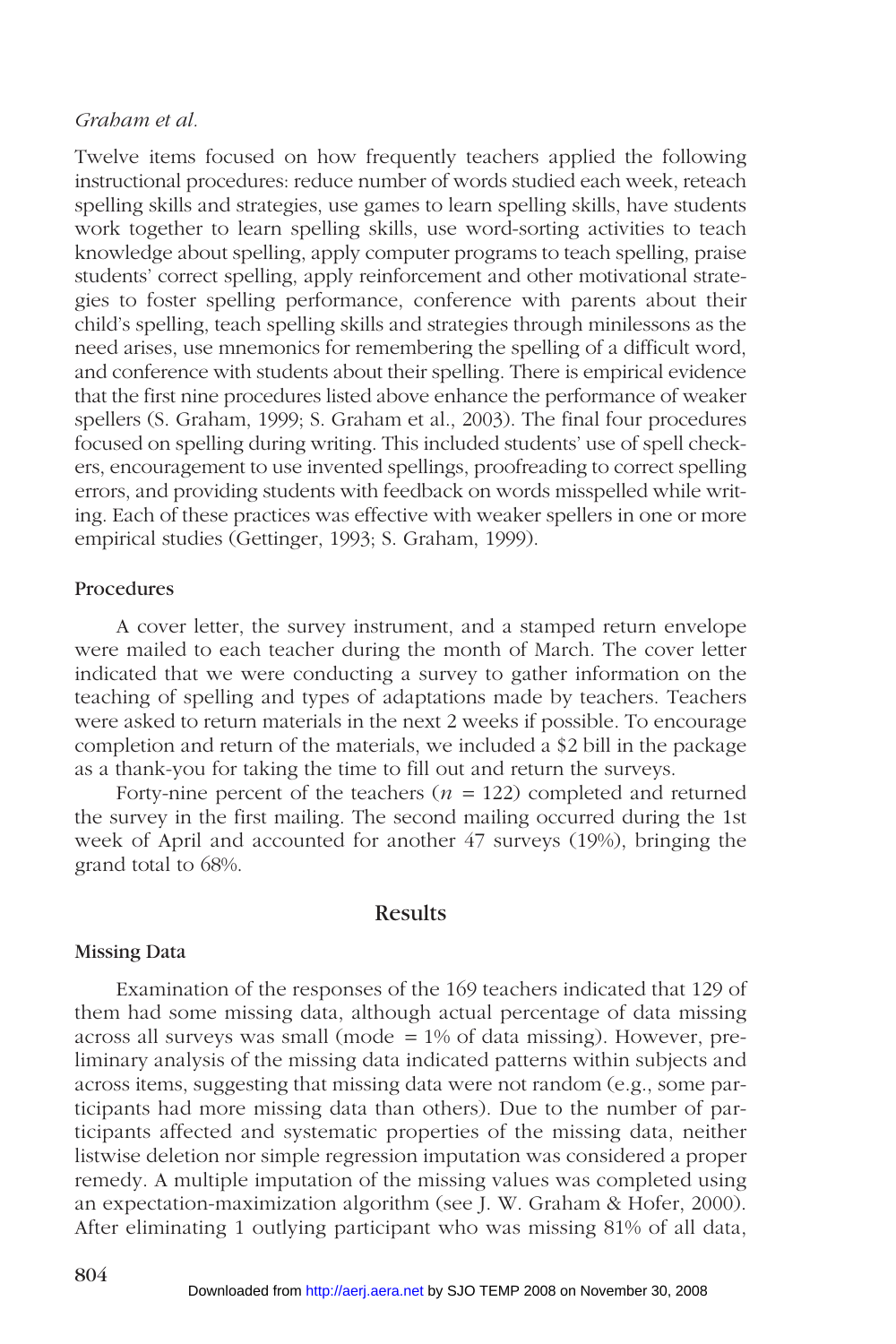the SPSS missing-values module was employed. This procedure uses all information in the data set to impute values for missing data for all remaining participants ( $n = 168$ ). This enhanced our ability to calculate unbiased parameter estimates while preserving statistical power (J. W. Graham, Taylor, & Cumsille, 2001).

#### Analyses

First, we examined teachers' responses to the classroom practice questions as well as the Likert-type items assessing how often teachers reported applying 20 spelling activities and instructional practices with stronger and weaker spellers in order to draw a general picture of primary-grade spelling instruction. Next, we examined the types of adaptations teachers made for weaker spellers. This second focus took three forms. One, we examined if there was a difference in how often teachers reported using each of the 21 spelling activities or procedures with stronger and weaker spellers. For each spelling activity or procedure, a one-way ANOVA (with type of speller as the independent variable) was conducted. We reasoned that if teachers were making an adaptation for a specific activity or procedure, then the respective *F* ratio should be statistically significant. Because of the large number of analyses (21), we set the alpha level at .01. A more conservative probability level was not set to help avoid the possibility of committing a Type II error. Skewness was evident for a majority of these items, so we also conducted each analysis using a nonparametric procedure (Mann-Whitney U test). The outcomes for the nonparametric and parametric analyses were identical; thus, we report only the findings from the ANOVAs here.

Although we expected few if any differences in how often first-, second-, and third-grade teachers reported using the activities and procedures surveyed (as most spelling materials apply the same basic formats and activities in the primary grades; see, for example, Gentry, 2007), we did examine if teachers' reported use of a practice was related to grade taught. Practices such as teaching phonemic awareness and teaching phonics for spelling might be more common in the earlier grades as students are just starting to break the code, whereas the use of a dictionary as a spelling aid may be more common once students have acquired initial competence with spelling. We found only three instances where reported use of a practice was statistically related to grade taught (i.e., teaching phonological awareness, teaching phonics skills for spelling, and reteaching skills and strategies, with teachers indicating that they applied each practice more often with younger students). In no instance was there an interaction between grade and type of speller; thus, scores presented in subsequent sections are averaged across grades.

A second way teachers' reported adaptations were examined was by categorizing and tabulating responses to the open-ended question asking them to identify additional adaptations made for weaker spellers (see further discussion of categorization procedures below). We included in this analysis only adaptations not previously identified via the forced-response items.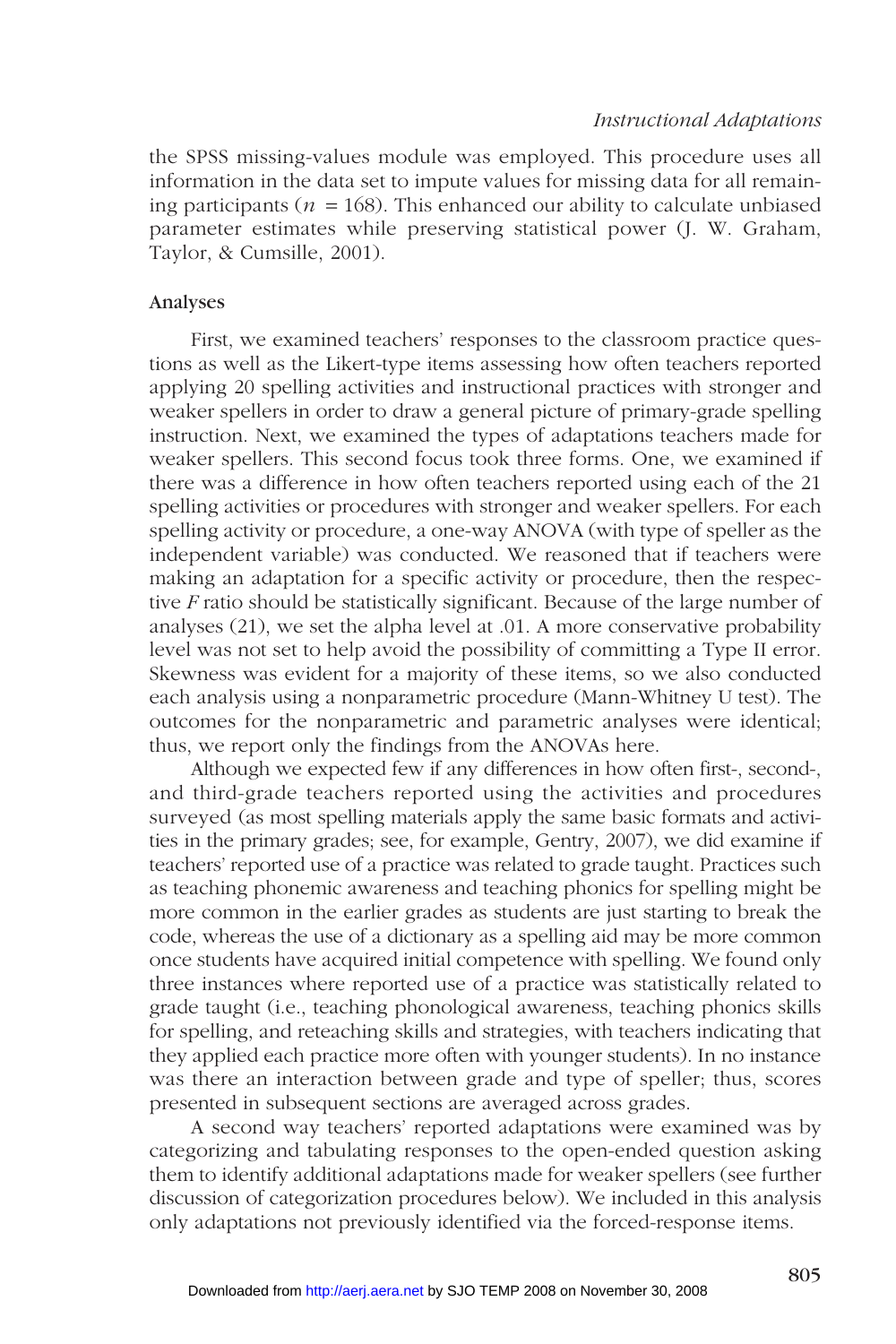Finally, we calculated total number of reported adaptations made by a teacher. This score was based on responses to the forced-response and the open-ended questions. Any time a teacher marked a different score for stronger versus weaker spellers on a forced-response item, it was counted as an adaptation. These adaptations were summed with the number of new adaptations identified from the open-ended question. We also examined if there was a relationship between total number of adaptations and grade taught, school location (urban, suburban, and rural), and years spent teaching.

#### Spelling Instruction in the Primary Grades

Virtually all of the teachers reported teaching spelling, devoting an average of almost 90 minutes a week to this skill (time spent teaching spelling was not related to grade taught;  $p = .09$ ). This is more than the 60 to 75 minutes per week recommended in previous reviews of the experimental literature (see, for example, Loomer et al., 1990). Nevertheless, there was considerable variability in reported teaching time (*SD* = 70.64 minutes). In addition, 4 teachers did not teach spelling at all (scattered across all three grade levels), 1 teacher devoted 2 minutes a week to it, and another 10 teachers spent only 10 to 20 minutes teaching it.

A slight majority of teachers (57%) reported using commercial materials to teach some aspect of spelling. These teachers reported using a wide range of spelling programs, including stand-alone programs as well as ones that were part of a basal reading program. Whether they reported using a spelling program or not, most teachers (90%) indicated students were expected to master a list of spelling words each week. The sources for the words on these lists were varied and overlapped somewhat: 66% of teachers indicated that words came from spelling programs, 37% from basal readers, 30% from the material students read, 26% from students' compositions, and 14% from student self-selection.

Table 2 presents how often teachers applied (ranging from *never* to *several times a day*) each of the 20 spelling activities and practices assessed with a Likert-type scale (tabulated for both stronger and weaker spellers). Five out of the 6 responding teachers reported using all but 2 of these activities and procedures sometime during the school year. The other 2 procedures, computer programs as an aid for learning spelling words or skills and mnemonics as an aid for remembering difficult spellings, were used by 65% and 74% of teachers, respectively, at some point in the academic year. These data provide additional verification that the 20 spelling activities and procedures are common elements of primary-grade spelling instruction.

On at a least a weekly basis, a majority of teachers reported applying 16 activities with either stronger or weaker writers. In order of frequency, these were praise for correct spelling (94%), teaching phonics skills for spelling (92%), instruction in phonological awareness (88%), minilessons to teach spelling skills and strategies (86%), teacher feedback on misspellings (84%), using spelling games to teach skills and strategies (83%), spelling rules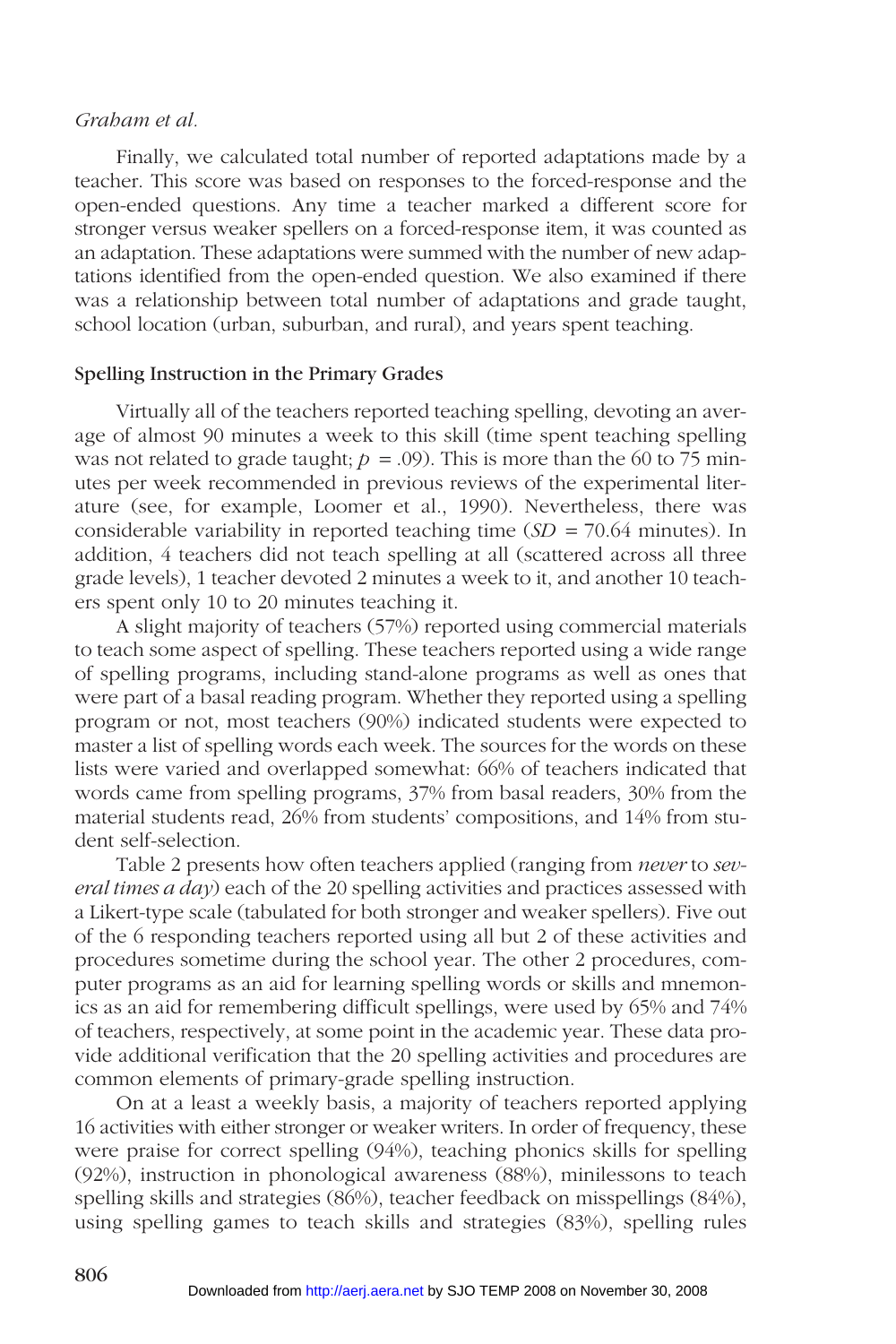| How Often Primary-Grade Teachers Reported Using Specific Spelling Activities and Instructional Procedures |      |                       |               |                                           |                 |                 |                                |                       |                                           |
|-----------------------------------------------------------------------------------------------------------|------|-----------------------|---------------|-------------------------------------------|-----------------|-----------------|--------------------------------|-----------------------|-------------------------------------------|
| Spelling Activity<br>or Instructional<br>Procedure                                                        | Mean | Deviation<br>Standard | Never<br>(%)  | Year <sub>(%)</sub><br>Times a<br>Several | Monthly<br>(%)  | Weekly<br>(%)   | Week (%)<br>Times a<br>Several | Daily<br>(%)          | Times a<br>$\mathrm{Day}~(\%)$<br>Several |
| Teach Specific Skills/Strategies                                                                          |      |                       |               |                                           |                 |                 |                                |                       |                                           |
| Phonological awareness                                                                                    |      |                       |               |                                           |                 |                 |                                |                       |                                           |
| Stronger speller                                                                                          | 4.83 |                       |               | S                                         |                 | 22              | 29                             | 31                    | v                                         |
| Weaker speller<br>Phonics for spelling                                                                    | 4.97 | 1.29                  |               | S                                         | L               | $\frac{8}{2}$   | $\delta$ <sup>0</sup>          | 33                    | г                                         |
|                                                                                                           |      |                       |               |                                           |                 |                 |                                |                       |                                           |
| Stronger speller                                                                                          | 4.82 | 1.35                  |               |                                           |                 | $\%$            | 27                             | $\delta$ <sup>0</sup> |                                           |
| Weaker speller                                                                                            | 4.99 | 1.29                  |               | S                                         |                 | 23              | 29                             | 33                    | ľ                                         |
| Strategies to spell unknown words                                                                         |      |                       |               |                                           |                 |                 |                                |                       |                                           |
|                                                                                                           | 4.32 | 1.48                  |               | $\overline{c}$                            | ⌒               | $^{8}$          | 23                             | $\overline{z}$        |                                           |
| Stronger speller<br>Weaker speller                                                                        | 4.45 | 1.50                  |               | $\supseteq$                               | ⊙               | $\delta$        | 24                             | 21                    |                                           |
| Spelling rules                                                                                            |      |                       |               |                                           |                 |                 |                                |                       |                                           |
|                                                                                                           | 4.17 | 1.18                  | $\sim$        | ↖                                         | $\overline{10}$ | $\frac{1}{2}$   | 23                             | $\Xi$                 | $\sim$                                    |
| Stronger speller<br>Weaker speller<br>Dictionary skills                                                   | 4.21 | 1.21                  | $\sim$        | ↖                                         | $\circ$         | 45              | 23                             | 13                    | $\sim$                                    |
|                                                                                                           |      |                       |               |                                           |                 |                 |                                |                       |                                           |
| Stronger speller                                                                                          | 3.11 | 1.35                  | $\supseteq$   | 29                                        | $\approx$       | 29              | $\sim$ 0                       |                       | $\mathcal{L}$                             |
| Weaker speller                                                                                            | 3.09 | 1.35                  | 10            |                                           | 21              |                 |                                |                       | $\mathbf{\sim}$                           |
| <b>Instructional Activities</b><br>Minilessons                                                            |      |                       |               |                                           |                 |                 |                                |                       |                                           |
| Stronger speller                                                                                          | 4.55 | 1.38                  |               | ∞                                         | ↖               | $\frac{27}{20}$ |                                | 24                    |                                           |
| Weaker speller                                                                                            | 4.88 | 1.33                  | $\sim$ $\sim$ | $\sqrt{2}$                                | $\Gamma$        |                 | $\frac{27}{30}$                | 29                    |                                           |

Table 2<br>a Specific Spelling Activities ad Hein 5

807

*(continued)*

 $\label{eq:constrained} (continued)$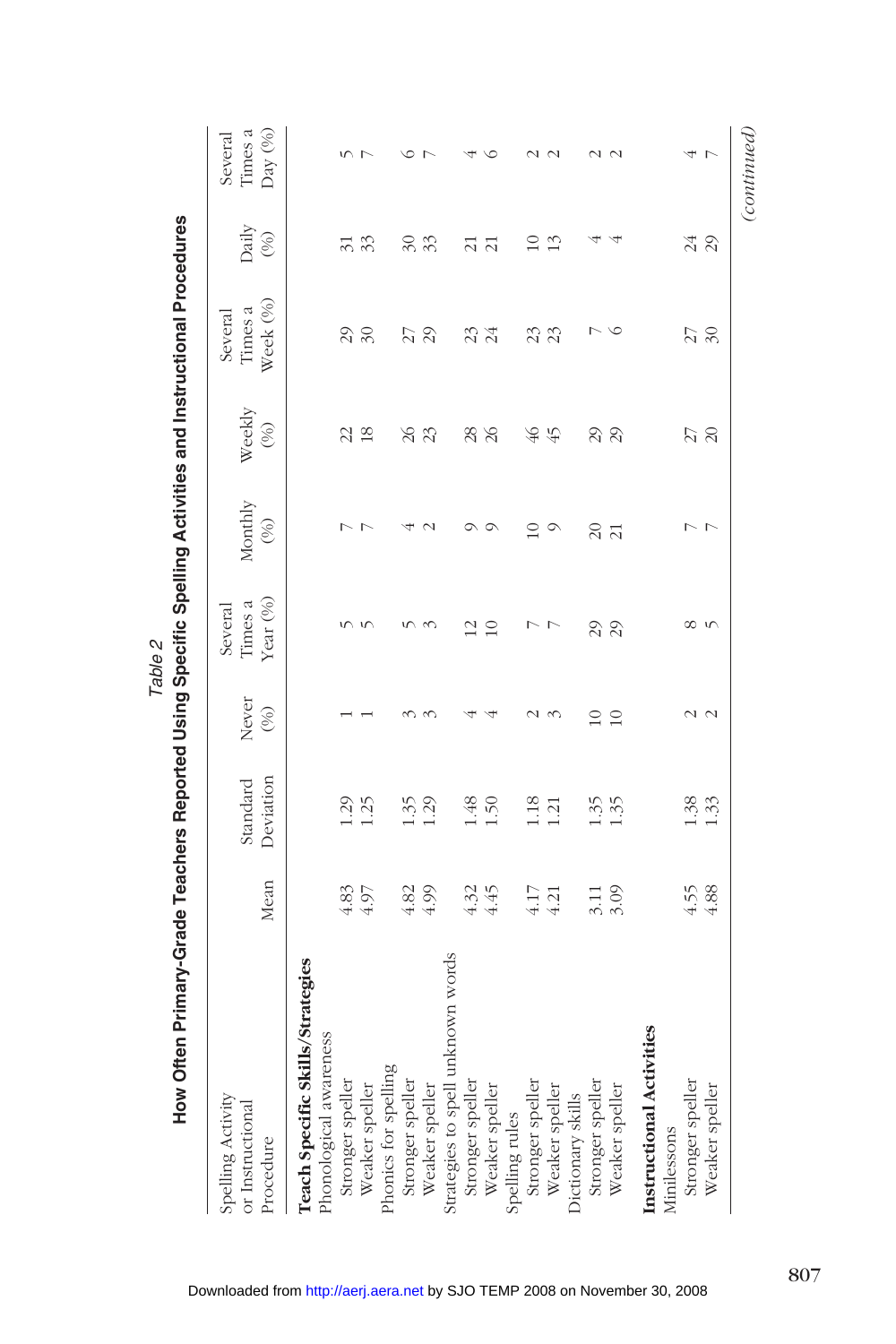| 808 |                                                      |                |                       |                  | Table 2 (continued)               |                           |                       |                                |                 |                               |
|-----|------------------------------------------------------|----------------|-----------------------|------------------|-----------------------------------|---------------------------|-----------------------|--------------------------------|-----------------|-------------------------------|
|     | Spelling Activity<br>or Instructional<br>Procedure   | Mean           | Deviation<br>Standard | Never<br>$\odot$ | Year $(\%)$<br>Times a<br>Several | Monthly<br>$\circledcirc$ | Weekly<br>$\circledS$ | Week (%)<br>Times a<br>Several | Daily<br>(%)    | Times a<br>Day (%)<br>Several |
|     | Reteaching <sup>a</sup>                              |                |                       |                  |                                   |                           |                       |                                |                 |                               |
|     | Stronger speller                                     |                |                       | ∾ ⊳              | $\frac{8}{2}$                     | 23                        |                       | $\overline{c}$                 |                 |                               |
|     | Weaker speller                                       | $3.71$<br>4.07 | $1.27$<br>$1.25$      |                  | 13                                | 16                        | $\frac{29}{30}$       | $\delta$                       | 5<br>3          | $\mathcal{L}$                 |
|     | Spelling games<br>Stronger speller<br>Weaker speller |                |                       |                  |                                   |                           |                       |                                |                 |                               |
|     |                                                      | 3.59           | 1.41                  | $\sim$           | $\overline{\phantom{0}}$          | $\overline{10}$           | 46                    |                                | $\supseteq$     | $\mathcal{L}$                 |
|     |                                                      | 3.68           | 1.43                  |                  | $\overline{ }$                    | $\circ$                   | 45                    | 23                             | 13              | $\mathcal{L}$                 |
|     | đ<br>Students work togeth                            |                |                       |                  |                                   |                           |                       |                                |                 |                               |
|     | Stronger speller                                     | 3.94           | 1.45                  |                  | $^{\circ}$                        | $\overline{10}$           | 42                    | $\overline{18}$                | $\supseteq$     | $\infty$                      |
|     | Weaker speller                                       | 4.00           | 1.48                  | $\frac{1}{10}$   | $\overline{ }$                    | $\circ$                   | 41                    | $\Omega$                       | 日               | ₹                             |
|     | Word sorting                                         |                |                       |                  |                                   |                           |                       |                                |                 |                               |
|     | Stronger speller                                     | 3.29           | 1.49                  | $\Box$           | $\geq$                            | $\Box$                    |                       | $\overline{1}$                 | S               | 0                             |
|     | Weaker speller                                       | 3.39           | 1.47                  | 16               | 13                                | $\overline{16}$           | $\frac{27}{30}$       | $\gtrsim$                      | S               | $\circ$                       |
|     | Computer to learn spelling                           |                |                       |                  |                                   |                           |                       |                                |                 |                               |
|     | Stronger speller                                     | 2.60           | 1.50                  | 35               | $\Omega$                          | 13                        |                       | M                              |                 |                               |
|     | Weaker speller                                       | 2.70           | $1.60\,$              | 34               | $\frac{8}{2}$                     | 12                        | $\frac{2}{3}$         | $\infty$                       | r w             |                               |
|     | Praise students for correct spelling                 |                |                       |                  |                                   |                           |                       |                                |                 |                               |
|     | Stronger speller                                     | 5.26           | $1.26\,$              | $\circ$          |                                   | $\sim$ $\sim$             |                       | $\frac{1}{21}$                 | 34              | $\geq$                        |
|     | Weaker speller                                       | 5.41           | 1.26                  | $\circ$          | S                                 |                           | $\frac{21}{23}$       |                                | $\overline{31}$ | 22                            |
|     | Use mnemonics for hard words                         |                |                       |                  |                                   |                           |                       |                                |                 |                               |
|     | Stronger speller                                     | 2.95           | 1.62                  | $rac{26}{26}$    | $\overline{1}$                    | $^{14}$                   | 23                    | $13 \frac{1}{4}$               | ₹               | ٢                             |
|     | Weaker speller                                       | 3.02           | 1.68                  |                  | $10$                              | 14                        |                       |                                | $\overline{ }$  |                               |
|     | Reinforcement or motivation                          |                |                       |                  |                                   |                           |                       |                                |                 |                               |
|     | strategies to promote spelling                       |                |                       |                  |                                   |                           |                       |                                |                 |                               |
|     | Stronger speller                                     | 3.70           | 1.56                  | $13$             | 14                                | $\overline{10}$           | $rac{36}{34}$         | 14                             | $\frac{2}{12}$  | $\sim$ $\sim$                 |
|     | Weaker speller                                       | 3.79           | 1.58                  | $\Box$           | 15                                | $\infty$                  |                       | $18$                           |                 |                               |
|     |                                                      |                |                       |                  |                                   |                           |                       |                                |                 | (continued)                   |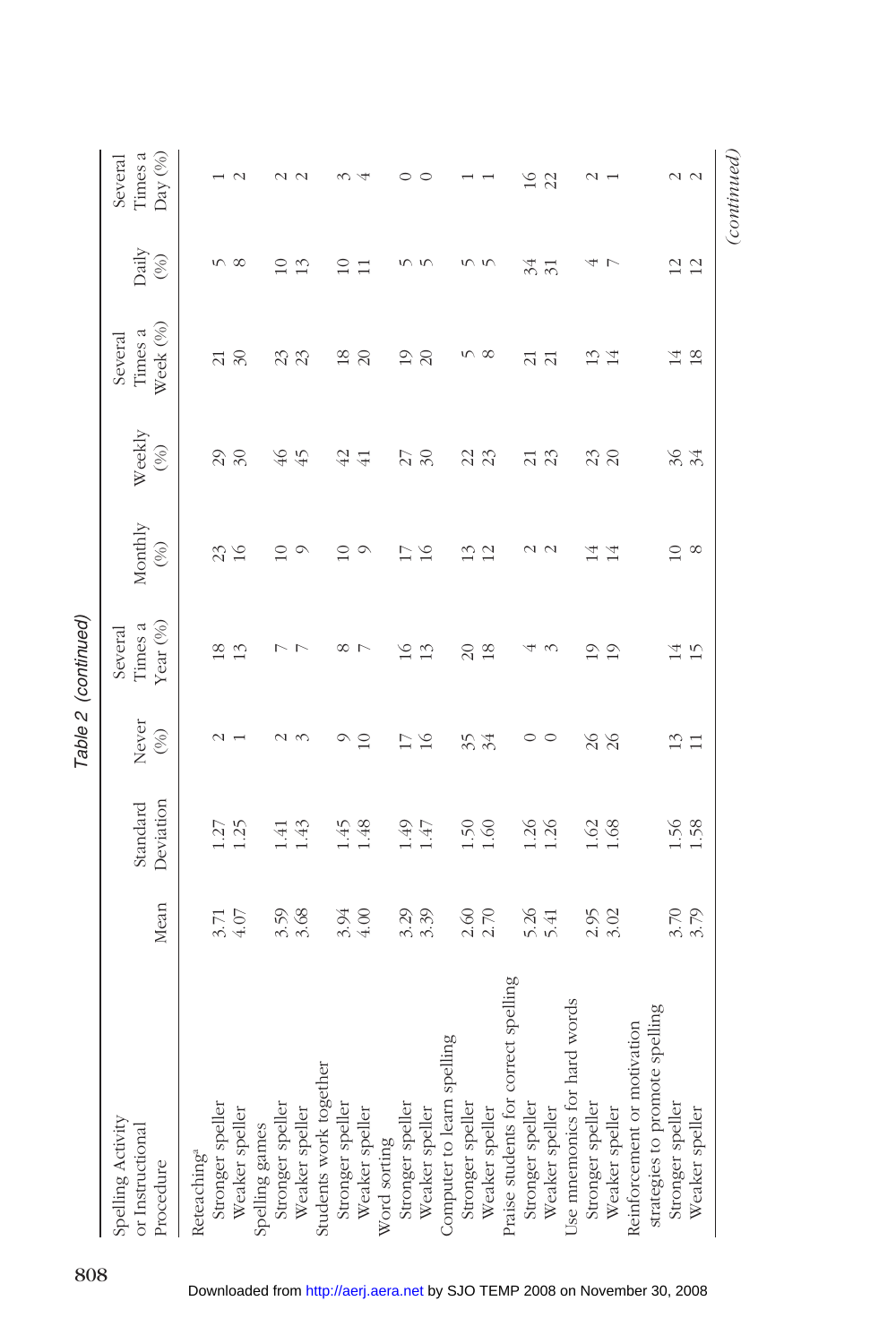|                                                                                                                                                    |                |                       |                   | Table 2 (continued)                       |                           |                |                                |                |                                        |
|----------------------------------------------------------------------------------------------------------------------------------------------------|----------------|-----------------------|-------------------|-------------------------------------------|---------------------------|----------------|--------------------------------|----------------|----------------------------------------|
| Spelling Activity<br>or Instructional<br>Procedure                                                                                                 | Mean           | Deviation<br>Standard | Never<br>(%)      | Year <sup>(%)</sup><br>Times a<br>Several | Monthly<br>$\circledcirc$ | Weekly<br>(%)  | Week (%)<br>Times a<br>Several | Daily<br>(%)   | Times a<br>$\text{Day}(\%)$<br>Several |
| Conferencing with students <sup>a</sup><br>Stronger speller                                                                                        | $3.31$<br>4.18 | 1.51<br>1.45          | $\circ$<br>$\Box$ | $\geq$<br>$10$                            | $\circ$<br>14             | 32             | 28<br>15                       | 13             | 4                                      |
| Parent conferences <sup>a</sup><br>Stronger speller<br>Weaker speller                                                                              |                |                       | $\overline{17}$   |                                           | N                         | $\circ$        |                                | $\circ$        | 0                                      |
| Weaker speller                                                                                                                                     | 1.99<br>2.29   | 0.59                  | 8                 | 78                                        | $\overline{c}$            | 급              |                                | $\circ$        | $\circ$                                |
| Students use spell checkers<br>Spelling When Writing                                                                                               |                |                       |                   |                                           |                           |                |                                |                |                                        |
| Stronger speller                                                                                                                                   | 2.11           | 1.66                  |                   |                                           | $\circ$                   | 28             | 234                            | $\Xi$          | 4                                      |
| Weaker speller                                                                                                                                     | 2.11           | 1.66                  |                   | $\overline{10}$                           | $\circ$                   | $\delta$       |                                | 21             | $\circ$                                |
| Encourage invented spelling                                                                                                                        |                |                       |                   |                                           |                           |                |                                |                |                                        |
| Stronger speller                                                                                                                                   | 4.74           | 1.84                  | $\Xi$             |                                           |                           | $\overline{1}$ | 14                             | 35             |                                        |
| Weaker speller                                                                                                                                     | 4.72           | 1.85                  | $\Box$            | ╰⊂                                        |                           | $\frac{8}{18}$ | 14                             | 36             | $^{12}$                                |
|                                                                                                                                                    |                |                       |                   |                                           |                           |                |                                |                |                                        |
|                                                                                                                                                    | 4.20           | 1.40                  |                   |                                           | $\frac{8}{2}$             | $rac{30}{20}$  |                                | $\overline{1}$ |                                        |
| Student proofreading<br>Stronger speller<br>Weaker speller                                                                                         | 4.20           | 1.38                  |                   |                                           | $\Box$                    |                | $\frac{20}{23}$                | $\frac{8}{2}$  | $\sim$                                 |
| misspellings<br>Teacher feedback on                                                                                                                |                |                       |                   |                                           |                           |                |                                |                |                                        |
| Stronger speller                                                                                                                                   | 4.80           | $1.40\,$              | S                 | S                                         | $\supseteq$               | 25             | $\frac{23}{21}$                | 26             | $^{\circ}$                             |
| Weaker speller                                                                                                                                     | 4.78           | 1.41                  | $\sim$            | $\mathcal{S}$                             | 10                        |                |                                |                | $\overline{10}$                        |
| Note: never = score of 1; several times a year = score of 2; monthly = score of 3; weekly = score of 4; several times a week = score of 5; daily = |                |                       |                   |                                           |                           |                |                                |                |                                        |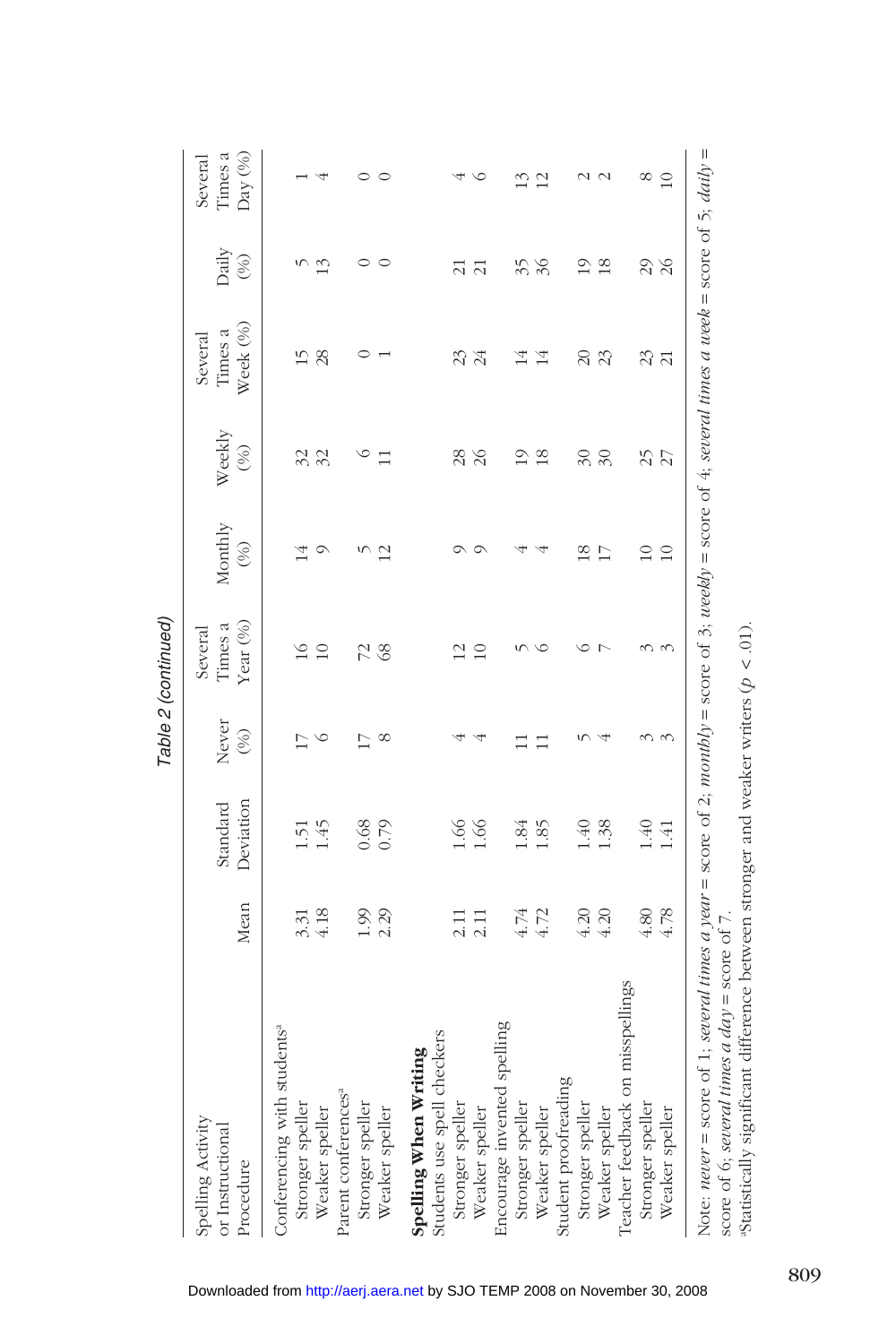instruction (83%), encouraging invented spellings (80%), teaching strategies for spelling unknown words (77%), conferencing with students about their spelling (77%), student use of spell checkers (76%), students helping each other with spelling (76%), student proofreading theirs and others' compositions (71%), reteaching spelling skills and strategies (70%), reinforcement and motivational strategies to teach spelling (63%), and using word sorting to teach spelling (55%).

At least monthly, a majority of teachers reported teaching dictionary skills (62%) and using mnemonics as a way to help students remember difficult spelling words (56%). At least several times a year, most teachers indicated conferencing with parents about their child's spelling (92%) and using computer programs to help students learn spelling words and skills (82%).

#### Spelling Adaptations: From Forced-Choice Items

Table 2 presents means and standard deviations for stronger and weaker spellers for the 20 spelling activities and practices assessed via Likert-type scales. Because weaker spellers, by definition, experience difficulty mastering the task of spelling, we anticipated that teachers would provide more support and instruction to these students than to the stronger spellers in their classrooms. For the most part, this prediction was not supported by our analyses of the forced-response items, as only 3 of the 20 analyses were statistically significant. In contrast to stronger spellers, teachers reported conferencing more often with the parents of weaker spellers,  $F(1, 334) = 29.00$ ;  $MSe = 2.18$ ,  $p < .001$  (Cohen's  $d = .57$ ); conferencing more often with weaker spellers,  $F(1, 334) = 13.11$ ;  $MSe = .55$ ,  $p < .001$  (Cohen's  $d = .40$ ); and reteaching skills and strategies to these students,  $F(1, 334) = 6.70$ ;  $MSe =$ 1.58, *p* = .009 (Cohen's *d* = .28).

There was also a statistically significant difference for the item that asked teachers to indicate how many words they assigned to weekly spelling lists for stronger and weaker spellers,  $F(1, 334) = 54.05$ ;  $MSe = 31.44$ ,  $p < .001$ (Cohen's  $d = .75$ ). Weaker spellers were assigned fewer words  $(M = 10.3;$  $SD = 4.3$ ) than stronger spellers ( $M = 14.8$ ;  $SD = 6.7$ ).

#### Additional Adaptations Identified Through the Open-Ended Question

Teacher responses to the open-ended question asking them to identify additional adaptations made for weaker spellers were tabulated and categorized by type. Excluded from this tabulation were any responses that named an adaptation already evident from the forced-response items (e.g., if a teacher wrote, "I provide extra time teaching spelling rules," and conjointly marked a different Likert score for stronger and weaker spellers on the question that specifically asked about teaching spelling rules, the open-ended response was not counted as an adaptation).

In total, 109 of the respondents (65%) provided 294 potential adaptations when responding to the open-ended question. Of these, 190 were determined to be unique. These 190 unique adaptations were then sorted into categories.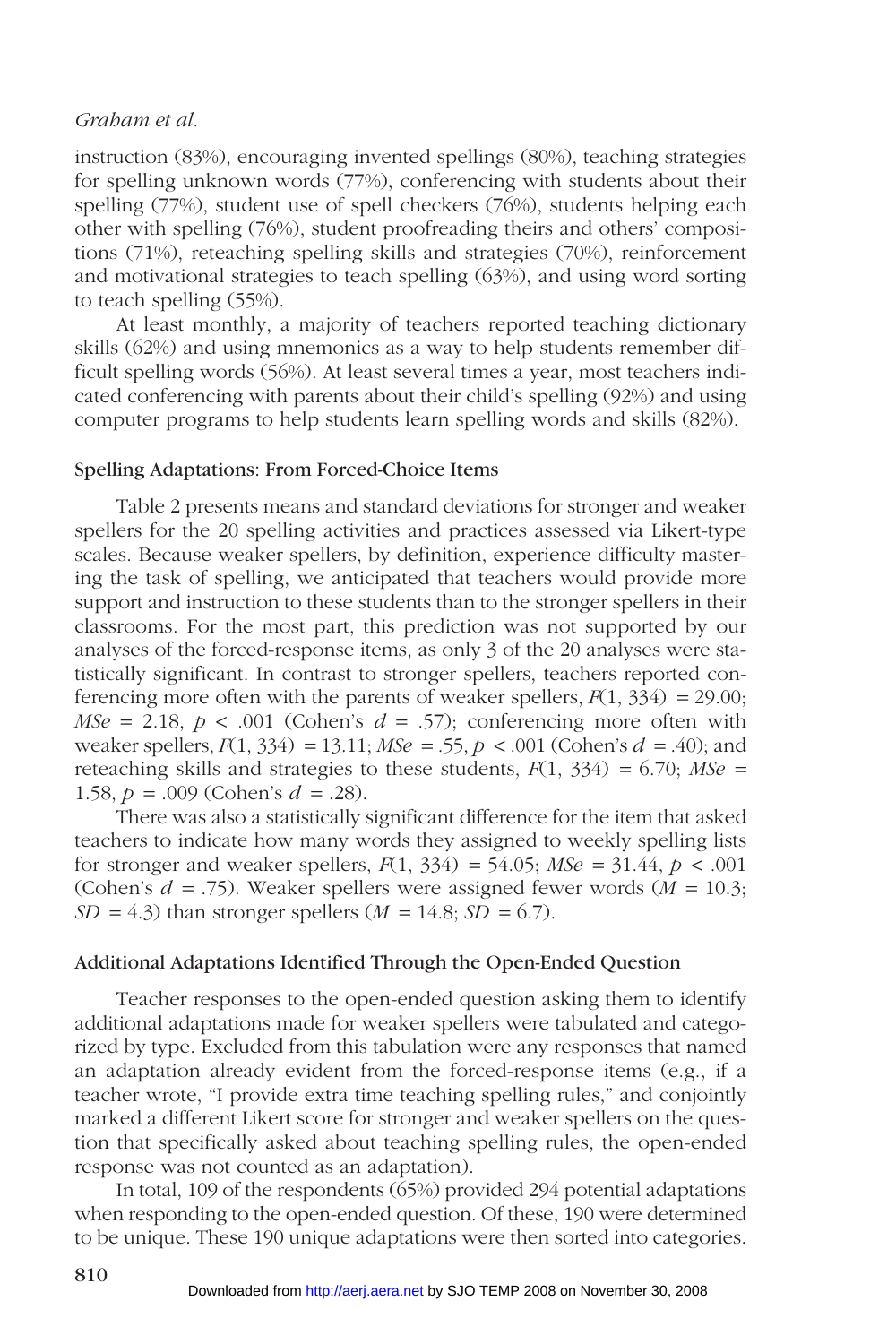This process involved two steps. First, the first two authors read through all responses and identified 10 categories that captured the range of teacher responses. These categories were tutoring (from the teacher, another adult, or a peer), computer activities, modified spelling lists, modified procedures for teaching spelling words (flash cards, games, modified regular curricula addressing spelling, multiple minitests, brainstorming), spelling aids for writing (memory facilitation, lists of common words, personal lists of misspelled words), phonics or phonological awareness (explicit phonics, sound-based word games), homework or family connection (all activities sent home regardless of person implementing at home), additional materials (general dictionaries, unique materials not specific to phonics), and test modifications (additional time, preparation time, retesting, and test-scoring modifications not including motivational strategies related to test results).

Next, the second author categorized all responses using the categories just described. To establish reliability of the second author's scoring, 31%  $(n = 32)$  of teacher's responses (selected randomly) was independently rescored by a second rater. Reliability using Cohen's kappa for number of unique adaptations was .87 and .83 for the categorization of these unique adaptations.

The most frequent additional reported adaptation was tutoring or oneto-one help (32% of responses). This was followed by adaptations involving modified teaching procedures (24%). The next three most frequent adaptations focused on teaching phonics and phonological awareness to weaker spellers (11%), modifying the spelling lists (8%), and modifying homework assignments (8%). Less frequent adaptations included using spelling aids for writing (6%), modifying testing procedures (6%), using the computer to aid spelling (3%), and using additional spelling materials (2%). Only 1% of adaptations were classified as other.

#### Total Number of Adaptations

Total number of reported adaptations made by each teacher was calculated by summing (a) the number of forced-response items where a different score was marked for stronger and weaker spellers and (b) the number of additional adaptations obtained through our analyses of the open-ended question. For all teachers, the average number of adaptations from these two sources was 3.7. Number of reported adaptations was not significantly related to grade taught ( $p = .07$ ) or to whether teachers worked in an urban, suburban, or rural district  $(p = .11)$ . There also was no statistically significant relation between reported total adaptations and number of years spent teaching (*r* = –.11) or teachers' estimates of how many of their students experienced spelling problems  $(r = -.05)$ . It is important to note that there was considerable variability in total reported adaptations, as the standard deviation was large when compared to the mean  $(SD = 3.2)$ . When all adaptations were summed together (forced response and open-ended),  $42\%$  ( $n = 70$ ) of the teachers reported making just 0 to 2 adaptations. Considered differently,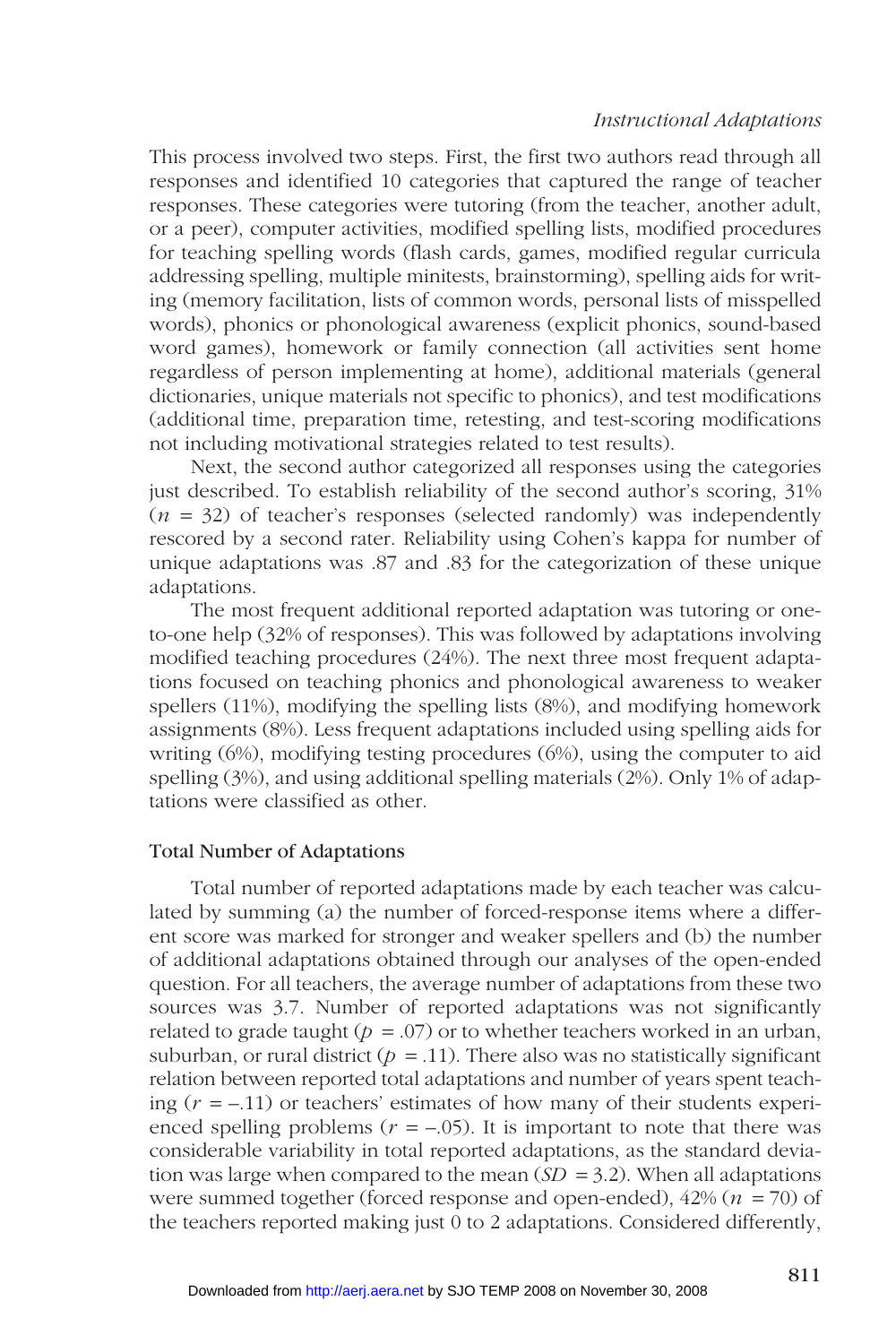a total of 629 adaptations were reported by all teachers, and of these adaptations,  $67\%$  ( $n = 422$ ) were accounted for by just 24% of teachers ( $n = 41$ ).

## Discussion

#### Do Primary-Grade Teachers Teach Spelling and How Do They Teach It?

Although this study mainly focused on primary-grade teachers' adaptations for struggling writers, it also yielded important information on how spelling is taught to young children nationwide. There are little data available on contemporary spelling practices with young children. Consistent with two other recent surveys (Cutler & Graham, in press; S. Graham et al., 2003) and our prediction, virtually all of the primary-grade teachers in this study reported teaching spelling. Only 2% of the teachers reported not teach spelling at all, and slightly more than 90% indicated that they taught spelling for at least 25 minutes per week. Thus, with the exception of a few participants, enough time was devoted to teaching spelling to allow teachers the opportunity to make adaptations for weaker spellers.

As a group, the participating teachers indicated that they spend 90 minutes a week teaching spelling. This exceeds the average of 60 minutes reported by primary-grade teachers in Cutler and Graham (in press) as well as the traditional recommendation, based on studies that manipulated teaching time (see Loomer et al., 1990), that 60 to 75 minutes a week should be devoted to teaching this skill. However, in both this and the Cutler and Graham (in press) investigation, there was considerable variability in reported teaching time. It is important to note that there was a sizable minority of teachers in this study (45%) who spent less than the empirically supported recommendation for teaching spelling, 60 to 75 minutes a week.

Although the present study did not query teachers on all possible aspects of their spelling instruction, the findings from the current study were consistent with our prediction that primary-grade spelling instruction is multifaceted, involving the teaching of a variety of skills as well as the application of many different activities and instructional procedures. In fact, there was considerable consistency in teachers' reports on how they taught spelling, with many activities and instructional procedures applied by 70% or more of the teachers at least weekly. This included students learning a new list of words each week and the teaching of phonological awareness, phonics for spelling, spelling rules, and strategies for spelling unknown words. Likewise, teachers reported providing minilessons, employing peer learning activities, and using games at least weekly to help students acquire new spelling words and skills. Teachers indicated they frequently praised students for correct spelling, provided feedback on the words children misspelled, and held conferences with students about their spellings. They also reported encouraging students to use invented spellings, spell checkers, and proofreading at least weekly. There is experimental research evidence that all but two of these practices enhance the spelling performance of students in general and struggling spellers in particular (see reviews by Loomer et al.,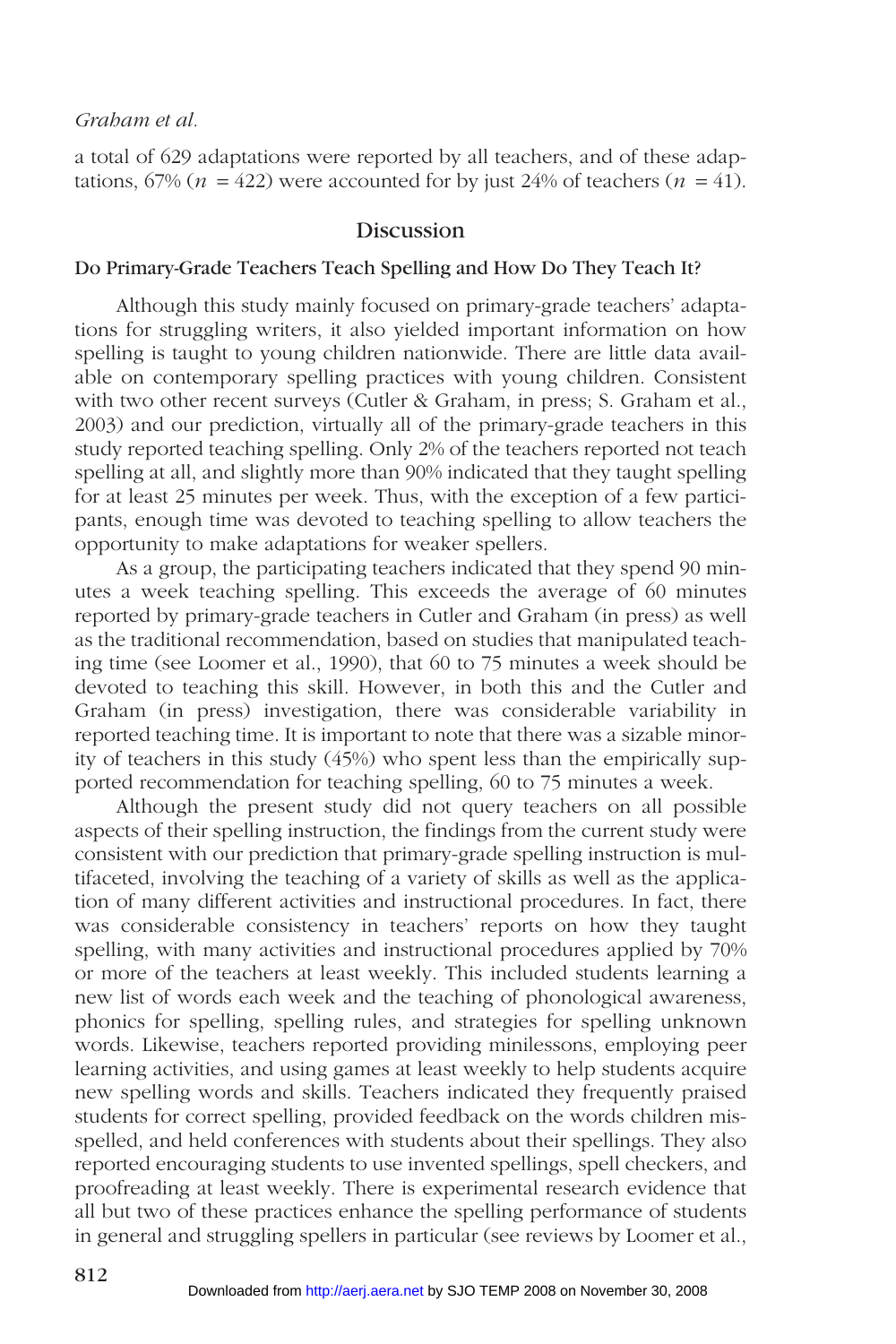1990; S. Graham, 1983, 1999; S. Graham & Miller, 1979; Wanzek et al., 2006). Such evidence is not available for conferencing with students and teaching minilessons as the need arises (neither of these techniques has been tested empirically).

Three other evidence-based practices (see Loomer et al., 1990; S. Graham, 1999) were applied by 50% of the teachers on a weekly basis. These were reteaching skills and strategies, word sorting, and reinforcement or other motivational strategies. In contrast, teachers reported that they applied the following two research-supported practices (see review by S. Graham, 1999) infrequently: (a) computer programs to teach spelling and (b) conferencing with parents. The primary-grade teachers in S. Graham et al. (2003) also indicated that they rarely used computers during the writing period. This infrequent use of computer technology is troubling and deserves further study.

Even though the majority of teachers reported that they frequently used a variety of research-supported practices to teach spelling, it is important to note that they also indicted that 27% of their students, on average, experienced difficulty with spelling. Thus, according to their estimates, there was a sizable proportion of students for whom their spelling instruction was not effective. One possible reason for why this was the case is that teachers may not apply these research-supported practices effectively—in the same way they were applied in the studies validating their effectiveness. It is also possible that the participating teachers combined these practices together in ways that reduced their effectiveness or placed too much emphasis on one procedure and not enough on another. We did not assess either of these possibilities, as the available research does not provide enough evidence to establish clear guidelines for how practices should be combined or if the practices we assessed are differentially effective. Because we did not conduct a comprehensive survey of all instructional practices in spelling, including research-validated procedures, such as the test-study-test method or the corrected-test method, for example (see S. Graham, 1983), it is further possible that teachers did not apply a number of important instructional procedures when teaching spelling, reducing the overall effectiveness of their efforts. Last, it is possible that teachers' knowledge of English orthography and spelling was incomplete, and this may have hampered the impact of their instruction (see Moats, 1995). Future research needs to examine a broader array of spelling practices, including additional research-supported procedures as well as the linkage between the use of such practices, teachers' knowledge, and spelling achievement.

Our findings further provide some insight into primary-grade teachers' theoretical orientations to spelling instruction. Very few of them appeared to embrace only a spelling-is-caught orientation, as almost all of them spent some time teaching children how to spell. Moreover, at least 2 out of every 3 teachers reported applying procedures that were consistent with two of the spelling-is-taught approaches: memorization (students learned a list of spelling words each week) and generalization (i.e., teaching phonemic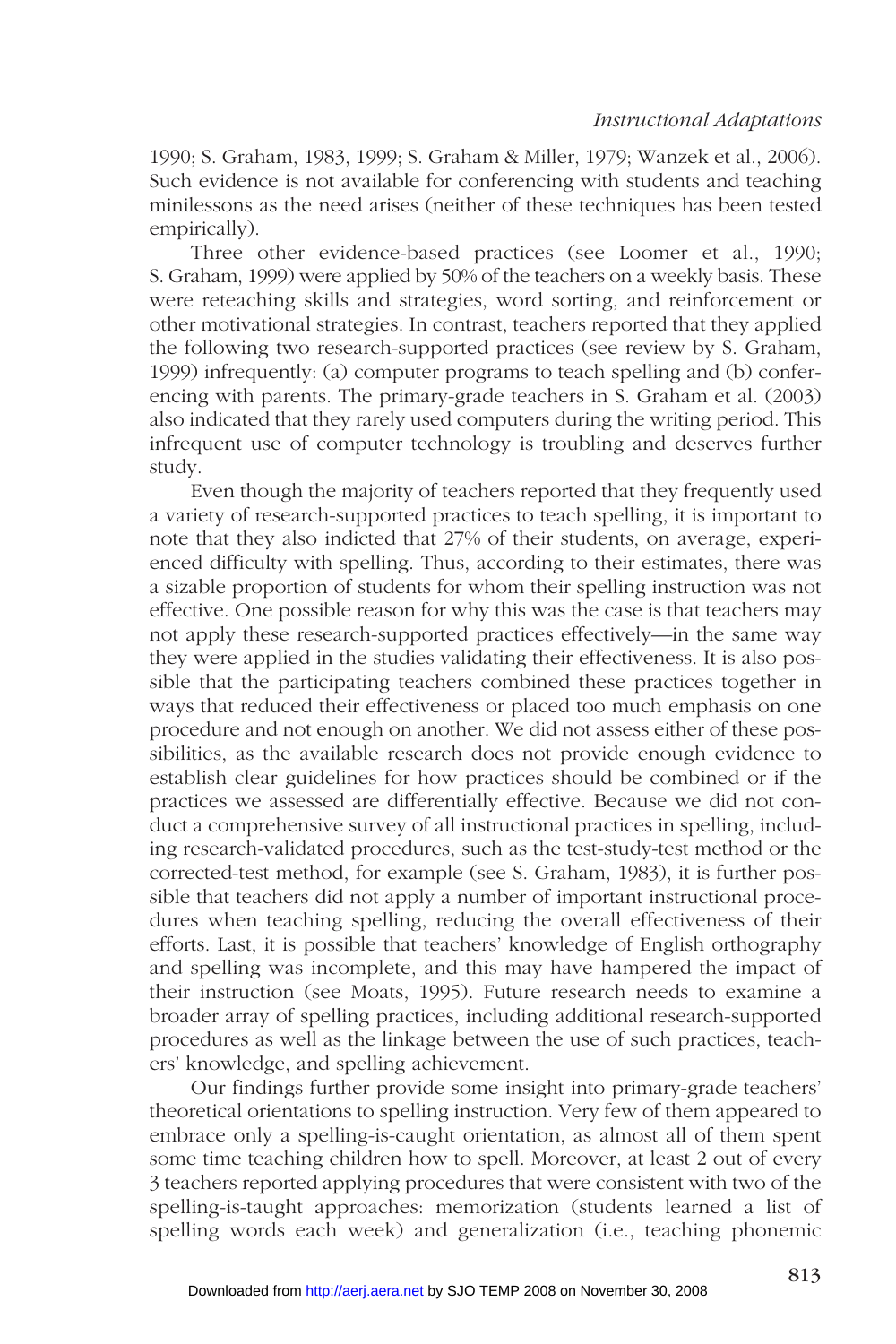awareness, phonics skills for spelling, spelling rules, and strategies for spelling unknown words). In addition, 50% of them reported applying an activity (i.e., word sorting) that is commonly used as a tool in the third spelling-is-taught approach, developmental (Schlagel, 2007). As predicted, most primary-grade teachers' spelling instruction embraced multiple perspectives. However, additional research is needed to determine how much emphasis teachers also place on the spelling-is-caught approach. None of the items in this study provided data relevant to this orientation.

#### Do Primary Grade Teachers Adapt Instruction for Weaker Spellers?

On the basis of the S. Graham et al. (2003) investigation with writing, we expected that the primary-grade teachers in this study would report adapting their instruction for weaker spellers, but most of the reported adaptations would be made by a small percentage of teachers, with a sizable minority of teachers reporting few or no adaptations (0 to 2). These expectations were confirmed, as teachers as a group averaged 3.7 reported adaptations, but two thirds of these adaptations were made by just one fourth of the teachers, with 42% of teachers making virtually no adaptations. These figures are almost identical to S. Graham et al. (2003). Thus, only 1 in 4 teachers was highly sensitive to the needs of weaker spellers, whereas close to one half of them reported making few or no adjustments for these children.

Of the 21 spelling activities and procedures that were directly assessed in our survey, teachers reported making adaptations for only four: the number of words studied each week (fewer words with weaker spellers), how frequently teachers held conferences about spelling with both students and their parents (more often for weaker spellers and their parents), and how often they retaught spelling skills and strategies (more often with weaker spellers). With the exception of conferencing with students (which has not been tested experimentally), all three of these adaptations have improved the spelling performance of struggling spellers in one or more research studies (see S. Graham, 1999). It must be noted, however, that there was little practical difference between how often teachers reported reteaching skills and strategies and conferencing with parents of weaker and stronger spellers.

In contrast to S. Graham et al. (2003), primary-grade teachers in this study did not report encouraging the use of invented spelling more often with weaker than stronger students, nor did they report spending more time teaching phonics for spelling or strategies for spelling unknown words to weaker students. These differences did not appear to be related to how often teachers in the two studies emphasized each of these practices in their classroom, as all three were used frequently and at a similar rate in both investigations. The differences may be a consequence of how the items were worded (weaker "writers" in Graham et al., 2003, and weaker "spellers" in this study), reflect differences in who participated in the two studies, or represent a change in practices over time. Additional research is needed to resolve these discrepancies.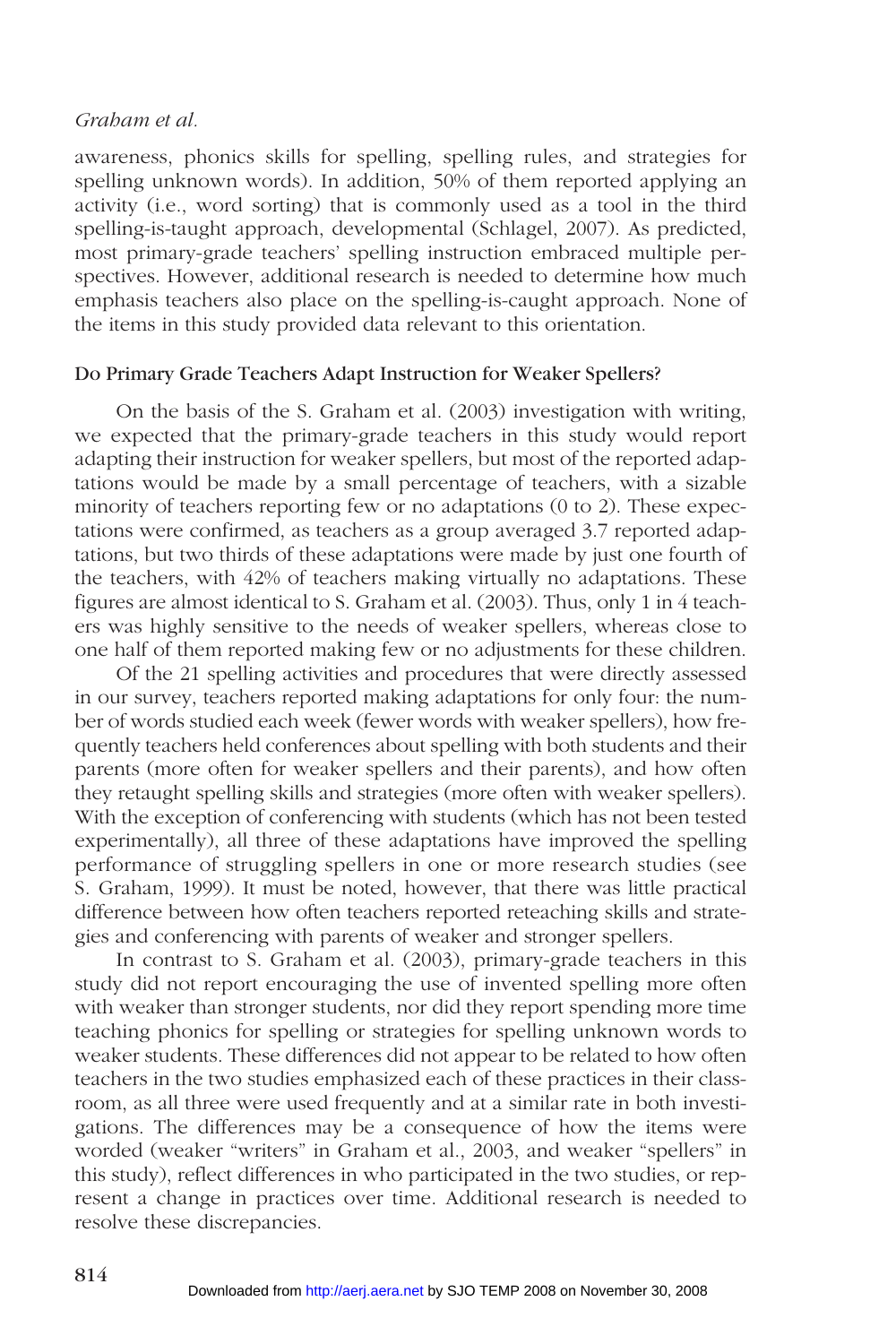As in the S. Graham et al. (2003) investigations, teachers in this study generated a broad list of additional modifications when asked to describe other modifications they made for weaker spellers. On average, the teachers reported making one additional adaptation beyond what was directly assessed (39% of participants, however, did not report any additional adaptations). The most common other adaptation reported by respondents was the use of tutoring by the teacher, another adult, or a peer. This category accounted for one third of all additional adaptations (26% of all additional adaptations in S. Graham et al., 2003, involved tutoring). One fourth of the other reported adaptations involved modifying procedures for teaching spelling words. This was followed by adaptations in the teaching of phonics and phonemic awareness (11%), modifying the weekly spelling list (8%), assigning homework and making family connections (8%), supplying spelling aids for writing (6%), and modifying spelling tests (6%). Unfortunately, teachers rarely provided enough information about these additional adaptations for us to form judgments about their quality or effectiveness.

An important question raised by this study is why a sizable minority of teachers (42%) reported making few or no adaptations for weaker spellers. One possible reason was that they believed that their spelling program was so effective that adaptations were not needed. We think that this is an unlikely explanation, as teachers who provided two or fewer adaptations indicated that 29% of their students had difficulty with spelling.

It is also possible that these teachers did not view adaptations as particularly valuable and, consequently, were not willing to expend the energy needed to adjust their instruction for weaker spellers. A recent study by S. Graham, Papadopoulou, and Santoro (2006) provides some support for this contention. They examined the acceptability of the writing adaptations primary teachers reported employing in the S. Graham et al. (2003) investigation. Teachers were asked to rate each adaptation on five dimensions: effectiveness, suitability for struggling writers, possible negative impacts, their knowledge of how to implement, and time needed to implement. After controlling for teacher experience, class size, teacher efficacy, percentage of students with writing difficulties, and percentage of students with special needs, they found that these five dimensions accounted for 29% of the variability in teachers' reported use of 14 different adaptations. Thus, teachers were more likely to report making adaptations for struggling writers if they viewed writing modifications as acceptable. Future research needs to examine if these same factors influence teachers' reported and observed use of spelling adaptations.

Another possible reason why some teachers reported making few or no adaptations involves their knowledge about English orthography and spelling and how to teach this complex skill. Some teachers may feel that they do not know enough about spelling to risk modifying how they teach it. Unfortunately, we did not ask teachers about their prior preparation to teach spelling, nor did we try to determine the depth of their knowledge about spelling. Several recent national surveys, however, have asked teachers about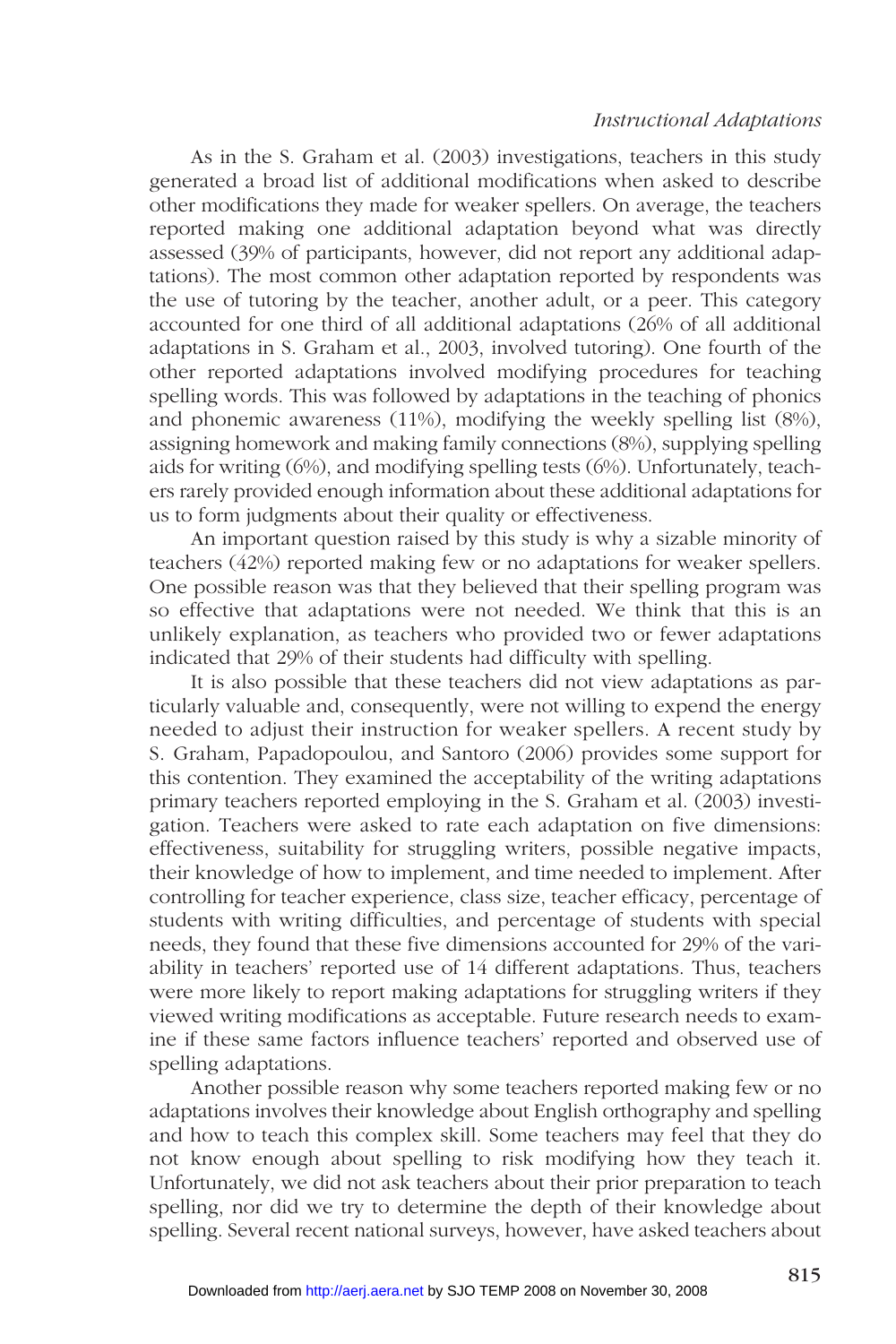their preparedness to teach other aspects of writing. Eighty-eight percent of the primary-grade teachers in S. Graham et al. (2008) reported that they did not receive adequate preparation in their teacher preparation programs to teach handwriting. Likewise, 71% of the participating high school teachers in Kiuhara, Graham, and Hawkin (2008) indicated they received minimal to no preparation to teach writing during college, and 44% continued to report the same level of preparation when in-service and personal learning efforts were included too. Clearly, additional research is needed to assess teachers' preparedness to teach spelling and their knowledge about it, as the studies cited above suggest that many teachers are not adequately prepared to teach writing or its component skills.

#### Limitations and Assumptions

The present study was based on the assumption that primary-grade teachers would be aware of the elements of their teaching and would be able to relate this knowledge to questions about their teaching practices in the area of spelling, just as other professionals can relate what they do when queried about their actions (Diaper, 1989). Although these findings must be supplemented by research where teachers' practices and adaptations are observed and not just reported, it is important to note that other survey studies querying teachers about their literacy practices are corroborated by observations of these same teachers' classroom instruction (see, for instance, Bridge & Heibert, 1985; DeFord, 1985).

We also assumed that effective instruction for weaker spellers involves adapting instruction. This assumption would be less valid if the instructional programs used by teachers were so powerful that each child developed the spelling skills needed for success at her or his grade level. This is an improbable scenario, however, as there is no documentation that such a spelling program actually exists, and participating teachers indicated that 27% of their students experienced difficulties with spelling.

When we queried teachers about their use of selected activities and procedures with weaker and stronger spellers, it was tacitly assumed that an important dimension in providing instruction to young, struggling spellers involves adjusting the frequency or quantity of specific aspects of instruction. Although this assumption requires additional validation, providing extra spelling instruction to weaker spellers can boost these children's spelling performance (see Berninger et al., 1998; S. Graham et al., 2003).

Although the number of teachers who completed our survey and were included in the data analysis (168) was slightly less than the number (174) we estimated that we needed to have an adequate sample (see Method), this had a minimal impact on the confidence that can be placed in our findings (sampling error is now 5.1% instead of 5%). Although sampling error could have been reduced with a larger sample, the sampling error is well within acceptable ranges for survey research (Dillman, 2000). Moreover, it would have required a large increase in participants to significantly reduce sampling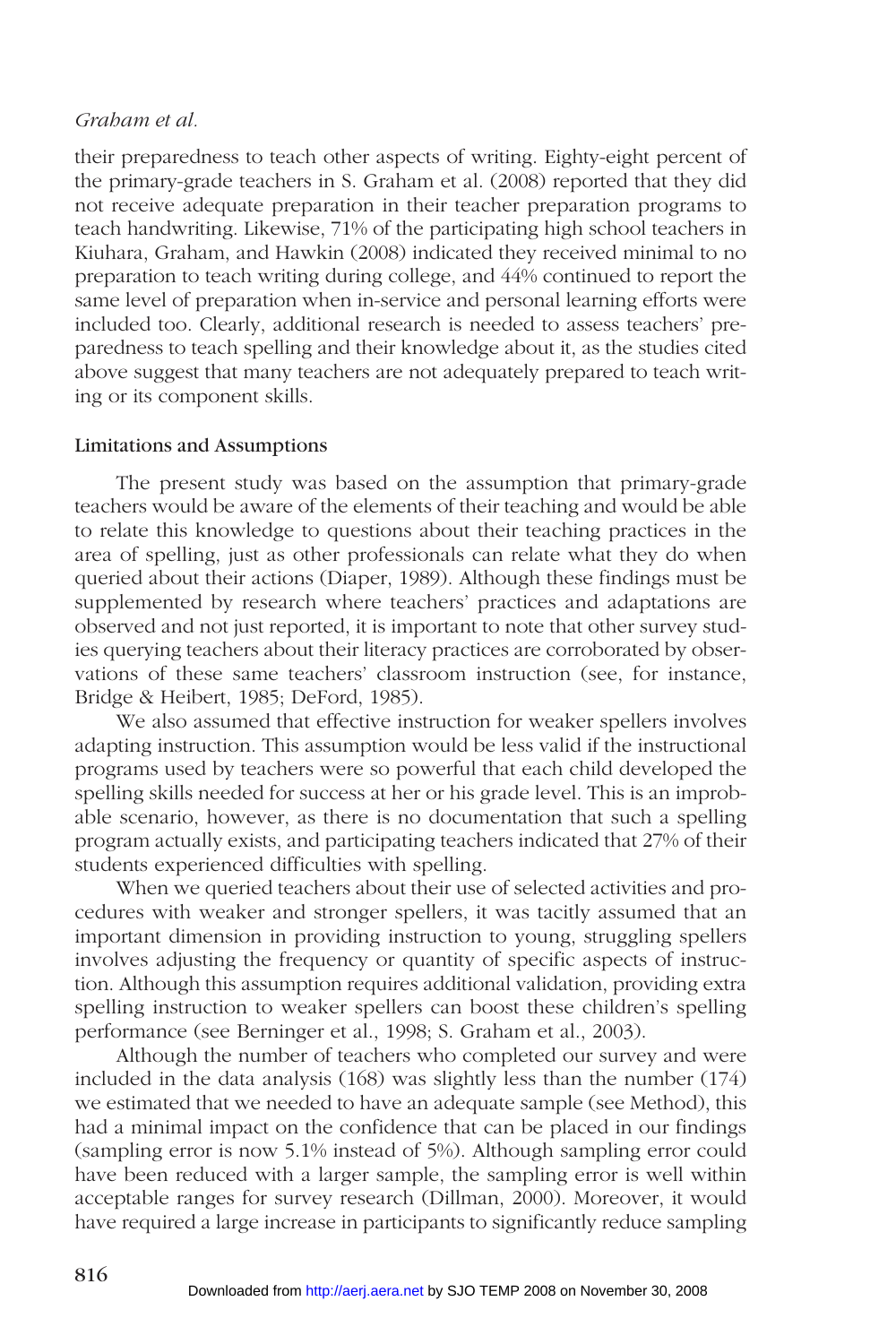error in this study. For example, a plus- or minus-1% sampling error in this investigation would require a 25-fold increase to 4,317 teachers sampled.

Last, it was possible that the procedures used to query teachers did not capture all of their adaptations. The forced-response questions did not cover all possible adaptations, and although we asked an open-ended question in order to obtain a more complete account, some teachers may still have failed to provide a full record. For instance, some adaptations may have not been identified because the teacher did not remember making them. Future research can address this problem, at least in part, by asking additional questions, applying direct observation, or using a combination of the two.

In summary, the findings from this study indicated that virtually all primary-grade teachers teach spelling, with the vast majority of them implementing a complex and multifaceted instructional program that uses a variety of research-supported procedures. In addition, some teachers are sensitive to the needs of weaker spellers, making a variety of adaptations for these students. A sizable minority of teachers, however, reported making few or no adaptations. Equally troubling was the finding that teachers indicated 27% of their students experienced difficulty with spelling, calling into question the effectiveness of their instruction.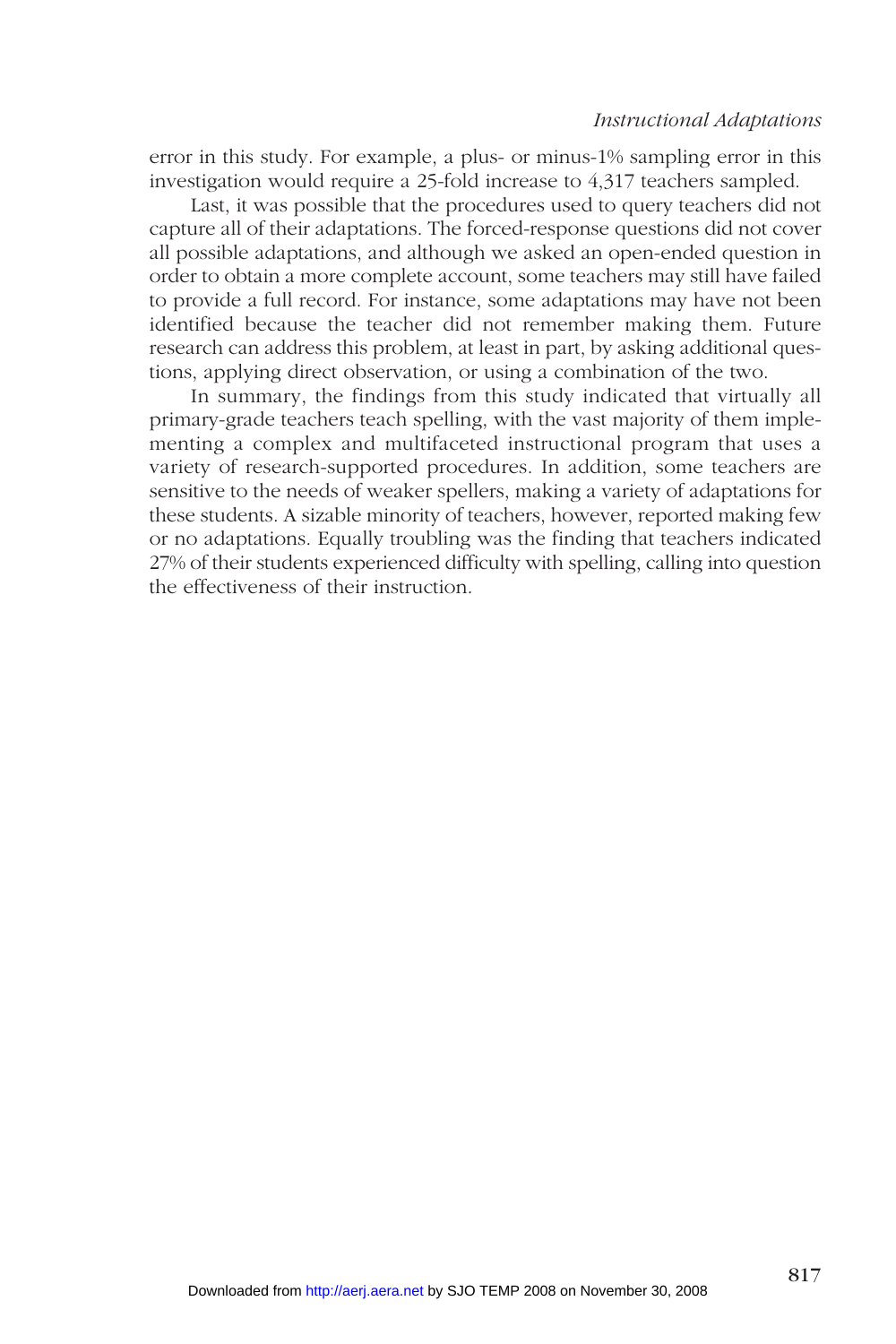#### Dear Colleague,

l

We know very little about how teachers teach spelling and the types of adaptations they make for different children in their classrooms. To find out more about these topics, the Center to Accelerate Student Learning at the University of Maryland is conducting a survey with teachers from across the United States. **I would like to ask you to complete the attached questionnaire, and return it in the enclosed self-addressed stamped envelope. Please return the questionnaire in the next two weeks if at all possible**. You should be able to complete the questionnaire in 15 to 30 minutes. I have attached a \$2 dollar bill to the survey, to say thank you for completing the questionnaire. Thank you for taking the time to complete and return the questionnaire.

#### **Section 1: Please complete the following questions**

| 1. How many years have you taught? What grade(s) do you currently teach?                         |
|--------------------------------------------------------------------------------------------------|
| 2. Please check your highest educational level: _______ Bachelor _______ Masters ______ Doctoral |
|                                                                                                  |
| 4. How many children in your classroom receive a free or reduced lunch? ______________           |
| 5. How many of the children in your classroom are:                                               |
| _______ Asian ________ Black ________ Hispanic _______ White _______ Other                       |
| 6. How many of the children in your classroom receive special education services?                |
| 7. How many children in your class experience difficulty with spelling? _______________          |
| 8. During an average week, how many minutes do you spend teaching spelling?                      |
| 9. Do you use a commercial program to teach spelling? _________ Yes _______ No                   |
|                                                                                                  |
| 10. Do students in your class study lists of spelling words? ________ Yes _______ No             |
| If yes, please answer the following question:                                                    |
| Please check the source or sources for students' spelling words. _______ Spelling Series         |
| _______ Basal Reader _______ Children's Reading Material ______ Students' Writing                |
|                                                                                                  |
|                                                                                                  |

*(continued)*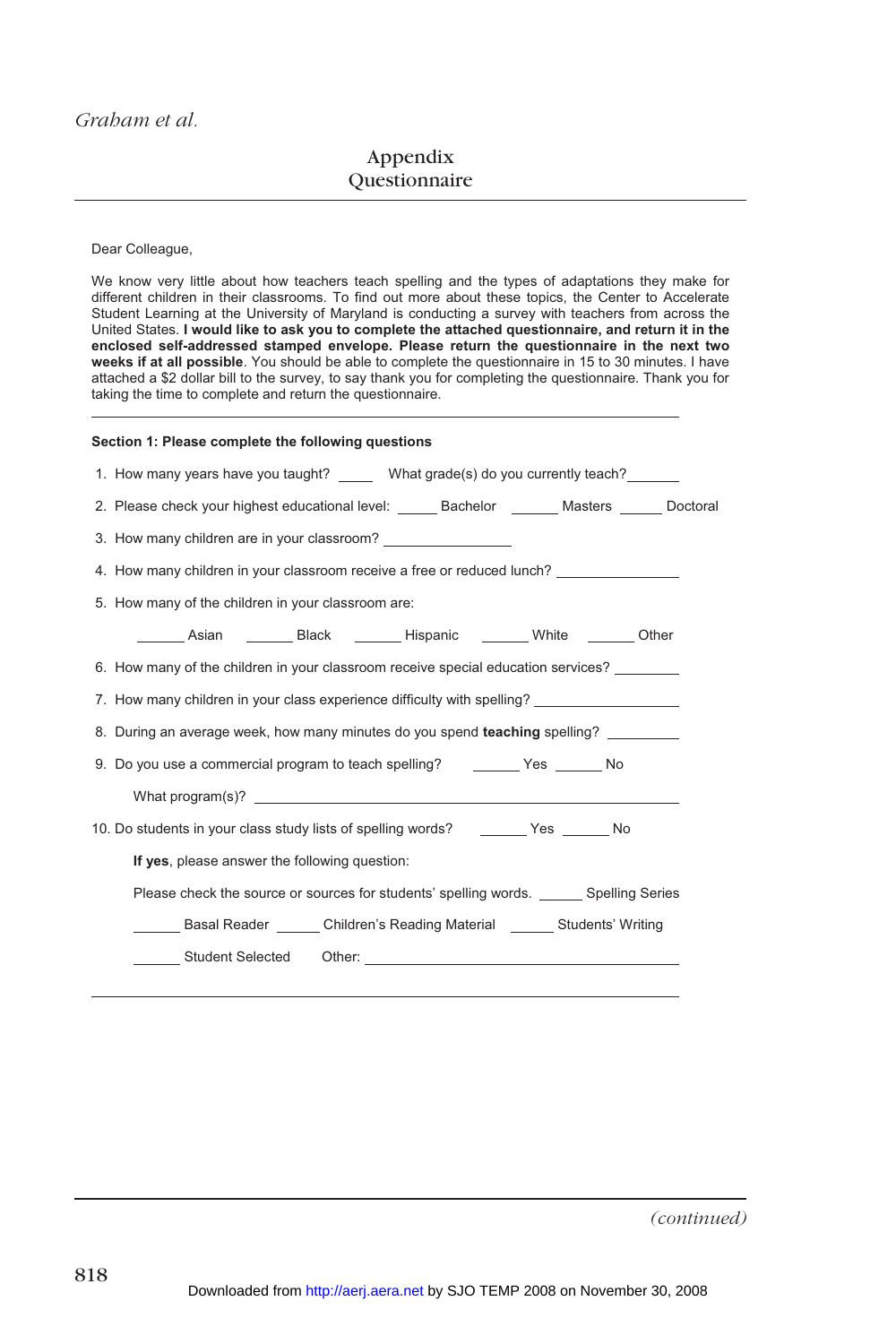#### Appendix (continued)

#### **Section 2:**

 $\overline{a}$ 

 $\overline{a}$ 

 $\overline{a}$ 

 $\overline{a}$ 

#### **If you answered yes to question 10 above, please answer the 2 questions below:**

1. During an average week, how many words are studied by good spellers?

How many words are studied by weaker spellers?

**Please place a check on the item that indicates how often you do the following.** 

2. Check how often you **conference with students** about their spelling.

| <b>Good Spellers:</b>   |       |                         |         |        |                         |       |                        |
|-------------------------|-------|-------------------------|---------|--------|-------------------------|-------|------------------------|
|                         | Never | Several<br>Times a Year | Monthly | Weekly | Several<br>Times a Week | Daily | Several<br>Times a Day |
| <b>Weaker Spellers:</b> |       |                         |         |        |                         |       |                        |
|                         | Never | Several<br>Times a Year | Monthly | Weekly | Several<br>Times a Week | Daily | Several<br>Times a Day |

3. Check how often you provide **spelling mini-lessons** on "things" students need to know right now—skills, words, rules, strategies, or whatever.

| <b>Good Spellers:</b>   |       |                         |         |        |                         |       |                        |
|-------------------------|-------|-------------------------|---------|--------|-------------------------|-------|------------------------|
|                         | Never | Several<br>Times a Year | Monthly | Weekly | Several<br>Times a Week | Daily | Several<br>Times a Day |
| <b>Weaker Spellers:</b> |       |                         |         |        |                         |       |                        |
|                         | Never | Several<br>Times a Year | Monthly | Weekly | Several<br>Times a Week | Daily | Several<br>Times a Dav |

4. Check how often you **reteach** spelling skills or strategies that were previously taught.

| <b>Good Spellers:</b>   |       |                         |         |        |                         |       |                        |
|-------------------------|-------|-------------------------|---------|--------|-------------------------|-------|------------------------|
|                         | Never | Several<br>Times a Year | Monthly | Weekly | Several<br>Times a Week | Daily | Several<br>Times a Day |
| <b>Weaker Spellers:</b> |       |                         |         |        |                         |       |                        |
|                         | Never | Several<br>Times a Year | Monthly | Weekly | Several<br>Times a Week | Daily | Several<br>Times a Day |

5. Check how often your students use a **spell checker**.

| <b>Good Spellers:</b>   |       |                         |         |        |                         |       |                        |
|-------------------------|-------|-------------------------|---------|--------|-------------------------|-------|------------------------|
|                         | Never | Several<br>Times a Year | Monthly | Weekly | Several<br>Times a Week | Daily | Several<br>Times a Day |
| <b>Weaker Spellers:</b> |       |                         |         |        |                         |       |                        |
|                         | Never | Several<br>Times a Year | Monthly | Weekly | Several<br>Times a Week | Daily | Several<br>Times a Day |

6. Check how often you teach **strategies for spelling unknown words** (e.g., writing a word out to see if it looks right, sounding it out, using a known word to help spell an unknown one, etc).

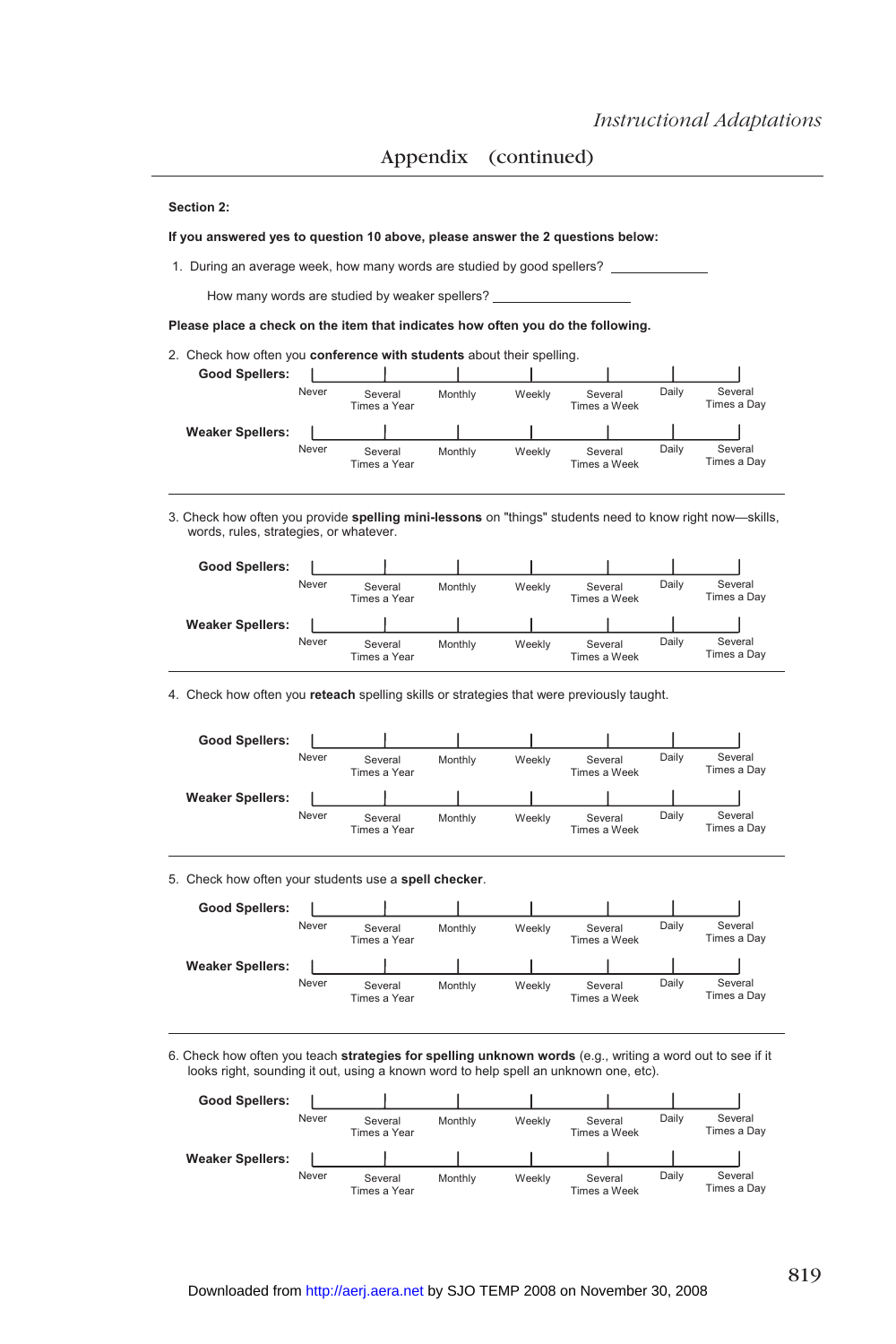#### Appendix (continued) 7. Check how often you teach **phonics for spelling**. **Good Spellers:** Never Several Daily Several<br>nes a Week Times a Day Several Several Monthly Weekly Times a Year Times a Week **Weaker Spellers:** I Several Daily Several<br>nes a Week Times a Day Several Never Several Monthly Weekly Times a Year Times a Week  $\overline{a}$ 8. Check how often you encourage students to use **invented spellings**. **Good Spellers:** Never Several Monthly Weekly Several Daily Several<br>
nes a Week Times a Day Several Times a Year Times a Week **Weaker Spellers:** Never Several<br>Times a Dav Several Monthly Weekly Times a Day Several Daily Times a Week Times a Year  $\overline{a}$ 9. Check how often you teach **phonological awareness skills** (such as rhyming, identifying the individual sounds in a word, deleting or adding sounds in a word, substituting one sound for another in a word, and so forth). **Good Spellers:** Several Daily Several<br>nes a Week Times a Day Several Never Several Monthly Weekly Times a Year Times a Week **Weaker Spellers:** Never Several<br>Times a Day Several Monthly Weekly Times a Day Several Daily Times a Week Times a Year  $\overline{a}$ 10. Check how often your students **use games** to learn spelling words or skills. **Good Spellers: Never Several** Several Monthly Weekly Several Daily Several<br>nes a Week Times a Day Times a Year Times a Week **Weaker Spellers:** Several<br>Times a Day Never Several Monthly Weekly Times a Day Several Daily Times a Week Times a Year l 11. Check how often **students work together** to learn spelling words or skills. **Good Spellers:** Never Several



*<sup>(</sup>continued)*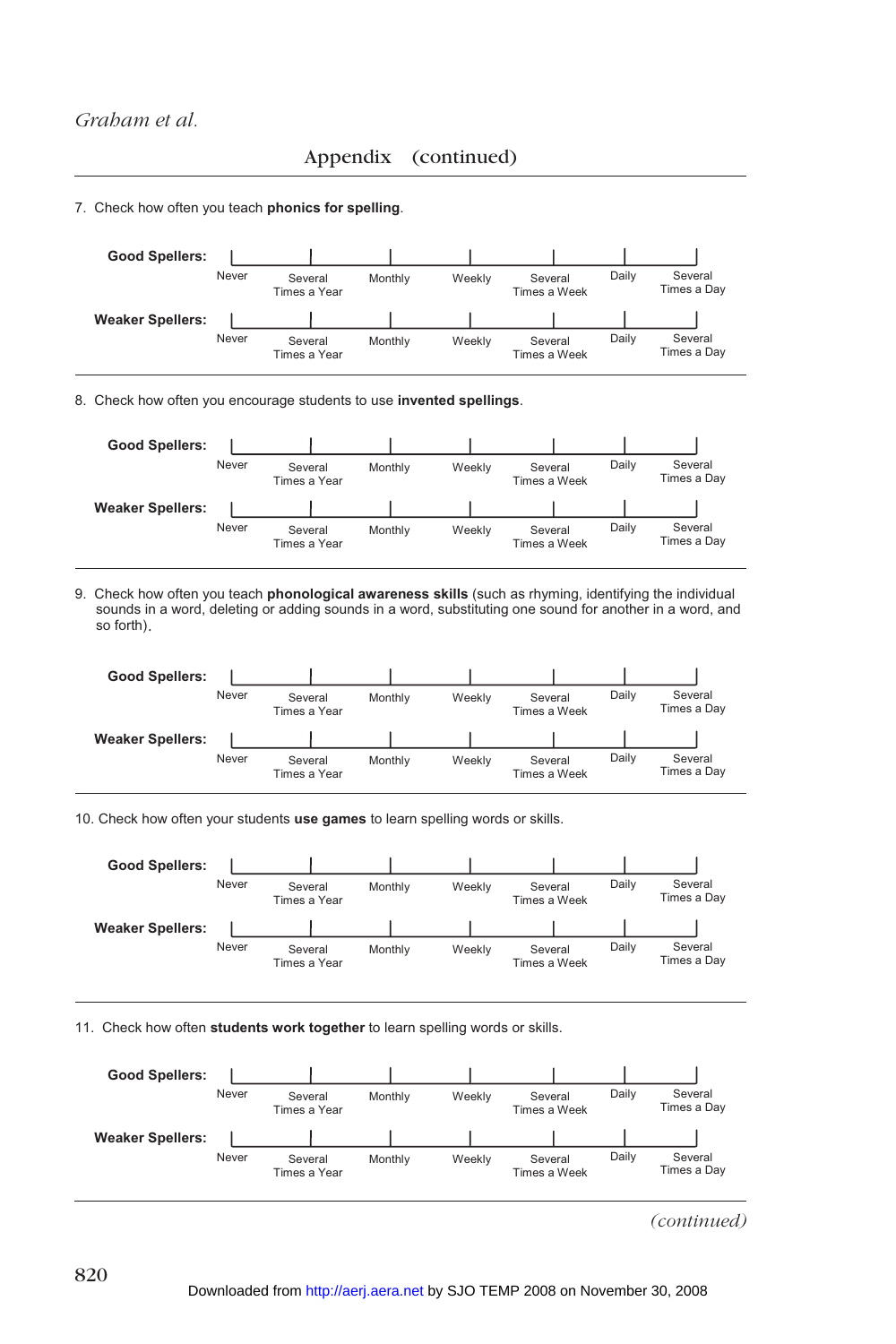| <b>Good Spellers:</b>                                                                               |       |                         |         |        |                                |       |                        |
|-----------------------------------------------------------------------------------------------------|-------|-------------------------|---------|--------|--------------------------------|-------|------------------------|
|                                                                                                     | Never | Several<br>Times a Year | Monthly | Weekly | Several<br>Times a Week        | Daily | Several<br>Times a Day |
| <b>Weaker Spellers:</b>                                                                             |       |                         |         |        |                                |       |                        |
|                                                                                                     | Never | Several<br>Times a Year | Monthly | Weekly | Several<br><b>Times a Week</b> | Daily | Several<br>Times a Day |
| 13. Check how often you conference with parents about their children's spelling.                    |       |                         |         |        |                                |       |                        |
| <b>Good Spellers:</b>                                                                               |       |                         |         |        |                                |       |                        |
|                                                                                                     | Never | Several<br>Times a Year | Monthly | Weekly | Several<br><b>Times a Week</b> | Daily | Several<br>Times a Day |
| <b>Weaker Spellers:</b>                                                                             |       |                         |         |        |                                |       |                        |
|                                                                                                     | Never | Several<br>Times a Year | Monthly | Weekly | Several<br>Times a Week        | Daily | Several<br>Times a Day |
| 14. Check how often you teach dictionary skills for spelling.                                       |       |                         |         |        |                                |       |                        |
| <b>Good Spellers:</b>                                                                               |       |                         |         |        |                                |       |                        |
|                                                                                                     | Never | Several<br>Times a Year | Monthly | Weekly | Several<br><b>Times a Week</b> | Daily | Several<br>Times a Day |
| <b>Weaker Spellers:</b>                                                                             |       |                         |         |        |                                |       |                        |
|                                                                                                     | Never | Several<br>Times a Year | Monthly | Weekly | Several<br><b>Times a Week</b> | Daily | Several<br>Times a Day |
| 15. Check how often your students use the computer to help them learn new words or spelling skills. |       |                         |         |        |                                |       |                        |
| <b>Good Spellers:</b>                                                                               |       |                         |         |        |                                |       |                        |
|                                                                                                     |       |                         |         |        |                                |       |                        |

#### Appendix (continued)

16. Check how often you use **reinforcement or other motivational strategies** to promote spelling.

Several Monthly Weekly

 $\overline{\phantom{a}}$ 

 $\overline{\phantom{a}}$ 

Times a Year

Never

 $\overline{1}$ 

**Weaker Spellers:**

 $\overline{\phantom{0}}$ 



Several

Several Daily Several<br>
nes a Week Times a Day

ı

Times a Week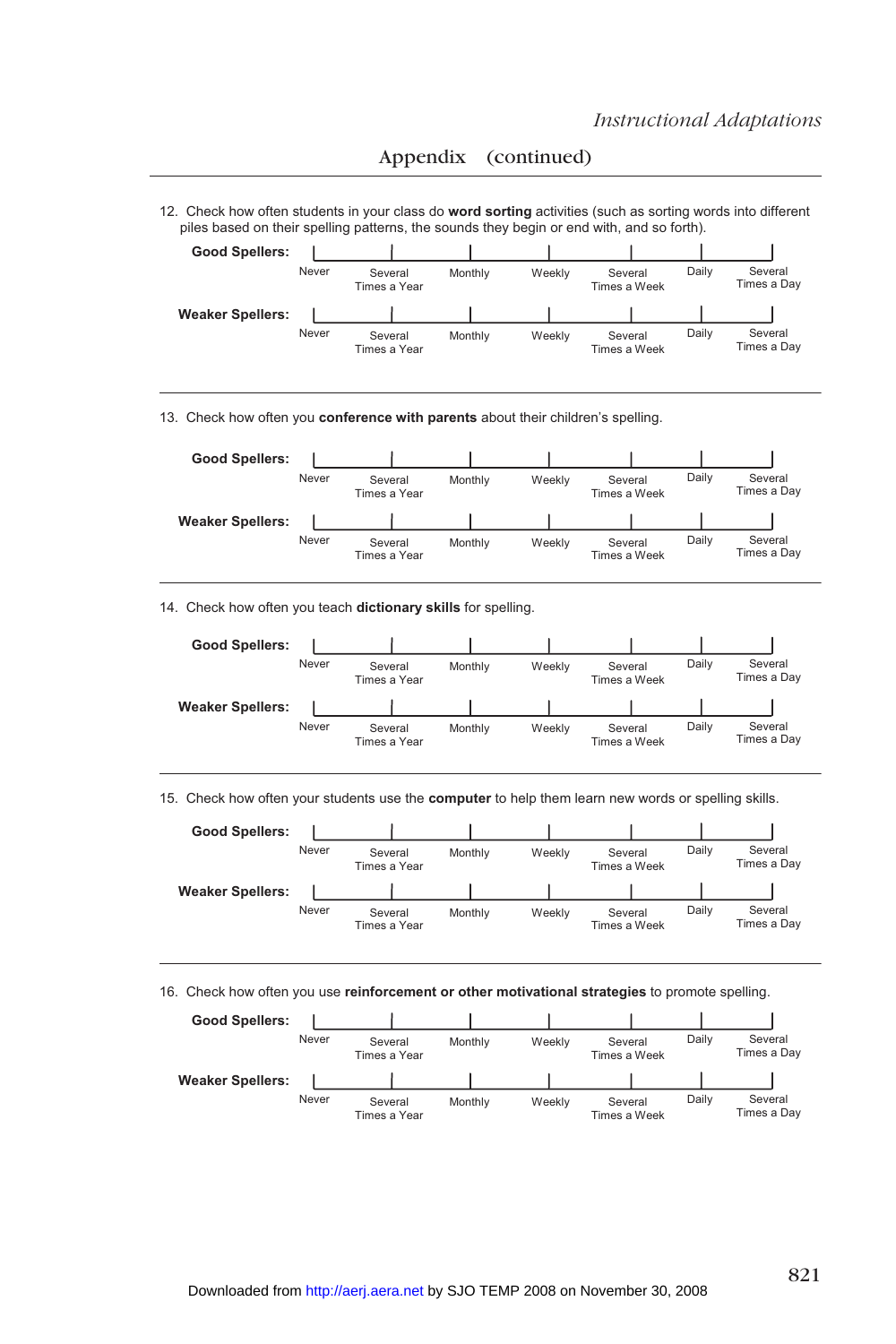|                                                                                                                   |       | Appendix                |         | (continued) |                         |       |                        |
|-------------------------------------------------------------------------------------------------------------------|-------|-------------------------|---------|-------------|-------------------------|-------|------------------------|
| 17. Check how often students are taught spelling rules.                                                           |       |                         |         |             |                         |       |                        |
|                                                                                                                   |       |                         |         |             |                         |       |                        |
| <b>Good Spellers:</b>                                                                                             | Never | Several<br>Times a Year | Monthly | Weekly      | Several<br>Times a Week | Daily | Several<br>Times a Day |
| <b>Weaker Spellers:</b>                                                                                           |       |                         |         |             |                         |       |                        |
|                                                                                                                   | Never | Several<br>Times a Year | Monthly | Weekly      | Several<br>Times a Week | Daily | Several<br>Times a Day |
| 18. Check how often students proofread their writing or the writing of others to correct spelling errors.         |       |                         |         |             |                         |       |                        |
| <b>Good Spellers:</b>                                                                                             |       |                         |         |             |                         |       |                        |
|                                                                                                                   | Never | Several<br>Times a Year | Monthly | Weekly      | Several<br>Times a Week | Daily | Several<br>Times a Day |
| <b>Weaker Spellers:</b>                                                                                           |       |                         |         |             |                         |       |                        |
|                                                                                                                   | Never | Several<br>Times a Year | Monthly | Weekly      | Several<br>Times a Week | Daily | Several<br>Times a Day |
| 19. Check how often you teach students to use a mnemonic for remembering how to spell a difficult word.           |       |                         |         |             |                         |       |                        |
| <b>Good Spellers:</b>                                                                                             |       |                         |         |             |                         |       |                        |
|                                                                                                                   | Never | Several<br>Times a Year | Monthly | Weekly      | Several<br>Times a Week | Daily | Several<br>Times a Day |
| <b>Weaker Spellers:</b>                                                                                           |       |                         |         |             |                         |       |                        |
|                                                                                                                   | Never | Several<br>Times a Year | Monthly | Weekly      | Several<br>Times a Week | Daily | Several<br>Times a Day |
| 20. Check how often you show (circle, underline, etc.) students the words that are misspelled in their<br>writing |       |                         |         |             |                         |       |                        |
| <b>Good Spellers:</b>                                                                                             |       |                         |         |             |                         |       |                        |
|                                                                                                                   | Never | Several<br>Times a Year | Monthly | Weekly      | Several<br>Times a Week | Daily | Several<br>Times a Day |
| <b>Weaker Spellers:</b>                                                                                           |       |                         |         |             |                         |       |                        |
|                                                                                                                   | Never | Several<br>Times a Year | Monthly | Weekly      | Several<br>Times a Week | Daily | Several<br>Times a Day |
| 21. Check how often you praise students for correct spelling.                                                     |       |                         |         |             |                         |       |                        |
| <b>Good Spellers:</b>                                                                                             |       |                         |         |             |                         |       |                        |
|                                                                                                                   | Never | Several<br>Times a Year | Monthly | Weekly      | Several<br>Times a Week | Daily | Several<br>Times a Day |
| <b>Weaker Spellers:</b>                                                                                           | Never | Several                 | Monthly | Weekly      | Several                 | Daily | Several                |
|                                                                                                                   |       | Times a Year            |         |             | Times a Week            |       | Times a Day            |

 What types of **additional assistance/instruction** do you provide to students who are weaker spellers? **This is beyond what you typically do with students**. List as many examples as you can.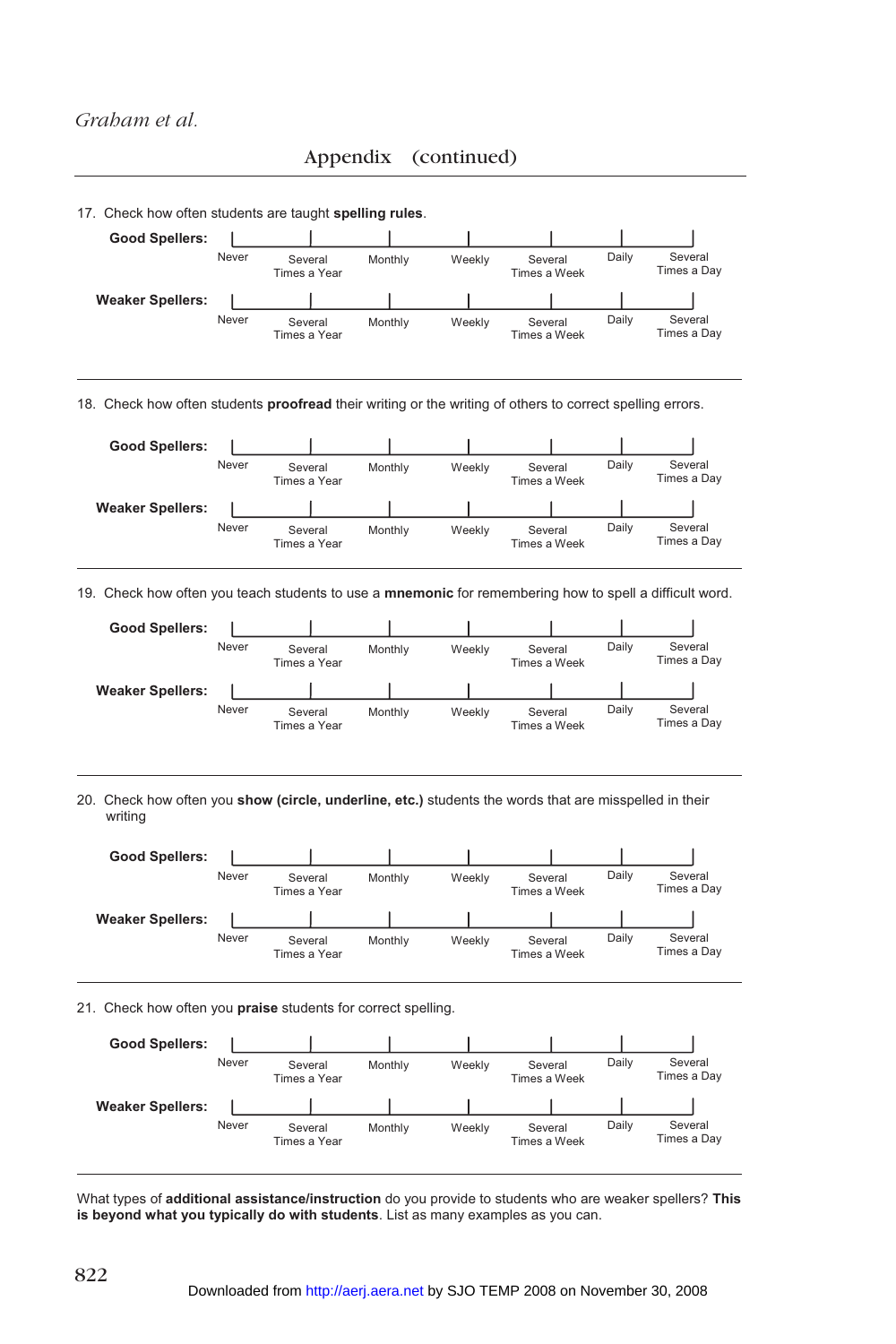#### References

- Adams, M. (1990). *Beginning to read: Thinking and learning about print*. Cambridge, MA: MIT Press.
- Baker, J., & Zigmond, N. (1990). Are regular education classes equipped to accommodate students with learning disabilities. *Exceptional Children*, *56*, 515–526.
- Bear, D., Invernizzi, M., Templeton, S., & Johnston, F. (2000). *Words their way: Word study for phonics, vocabulary, and spelling instruction*. Upper Saddle River, NJ: Merrill.
- Berninger, V. (1999). Coordinating transcription and text generation in working memory during composing: Automatic and constructive processes. *Learning Disability Quarterly*, *22*, 99–112.
- Berninger, V., Mizokawa, D., & Bragg, R. (1991). Theory-based diagnosis and remediation of writing disabilities. *Journal of School Psychology*, *29*, 57–79.
- Berninger, V., Vaughn, K., Abbott, R., Brooks, A., Abbott, S., Rogan, L., et al. (1998). A multiple connections approach to early intervention for spelling problems: Integrating instructional, learner and stimulus variables. *Journal of Educational Psychology*, *90*, 587–605.
- Bridge, C. A., Compton-Hall, M., & Cantrell, S. C. (1997). Classroom writing practices revisited: The effects of statewide reform on writing instruction. *Elementary School Journal*, *98*, 151–170.
- Bridge, C. A., & Hiebert, E. H. (1985). A comparison of classroom writing practices, teachers' perceptions of their writing instruction, and textbook recommendations on writing practices. *Elementary School Journal*, *86*, 155–172.
- Corno, L., & Snow, R. (1986). Adapting teaching to differences among individual learners. In M. Wittrock (Ed.), *Third handbook of research on teaching* (pp. 605–629). New York: Macmillan.
- Cutler, L., & Graham, S. (in press). Primary grade writing instruction: A national survey. *Journal of Educational Psychology*.
- DeFord, D. (1985). Validating the construct of theoretical orientation in reading. *Reading Research Quarterly*, *20*, 351–367.
- Diaper, D. (1989). *Knowledge elicitation: Principles, techniques, and application*. New York: Wiley.
- Dillman, D. (2000). *Mail and internet surveys*. New York: Wiley.
- Ehri, L. (1987). Learning to read and spell words. *Journal of Reading Behavior*, *19*, 5–31.
- Fuchs, L., & Fuchs, D. (1998). General educators' instructional adaptations for students with learning disabilities. *Learning Disability Quarterly*, *21*, 23–33.
- Gentry, R. (2007). *Spelling connections*. Columbus, OH: Zaner-Bloser.
- Gentry, R., & Gillett, W. (1993). *Teaching kids to spell*. Portsmouth, NH: Heinemann.
- Gettinger, M. (1993). The effects of invented spelling and direct instruction on spelling performance of second-grade boys. *Journal of Applied Behavior Analysis*, *26*, 281–291.
- Graham, J. W., & Hofer, S. M. (2000). Multiple imputation in multivariate research. In T. D. Little, K. U. Schnabel, & J. Baumert (Eds.), *Modeling longitudinal and multilevel data: Practical issues, applied approaches, and specific examples* (pp. 201–218). Mahwah, NJ: Lawrence Erlbaum.
- Graham, J. W., Taylor, B. J., & Cumsille, P. E. (2001). Planned missing-data designs in analysis of change. In L. M. Collins & A. G. Sayer (Eds.), *New methods for the analysis of change* (pp. 335–353). Washington, DC: American Psychological Association.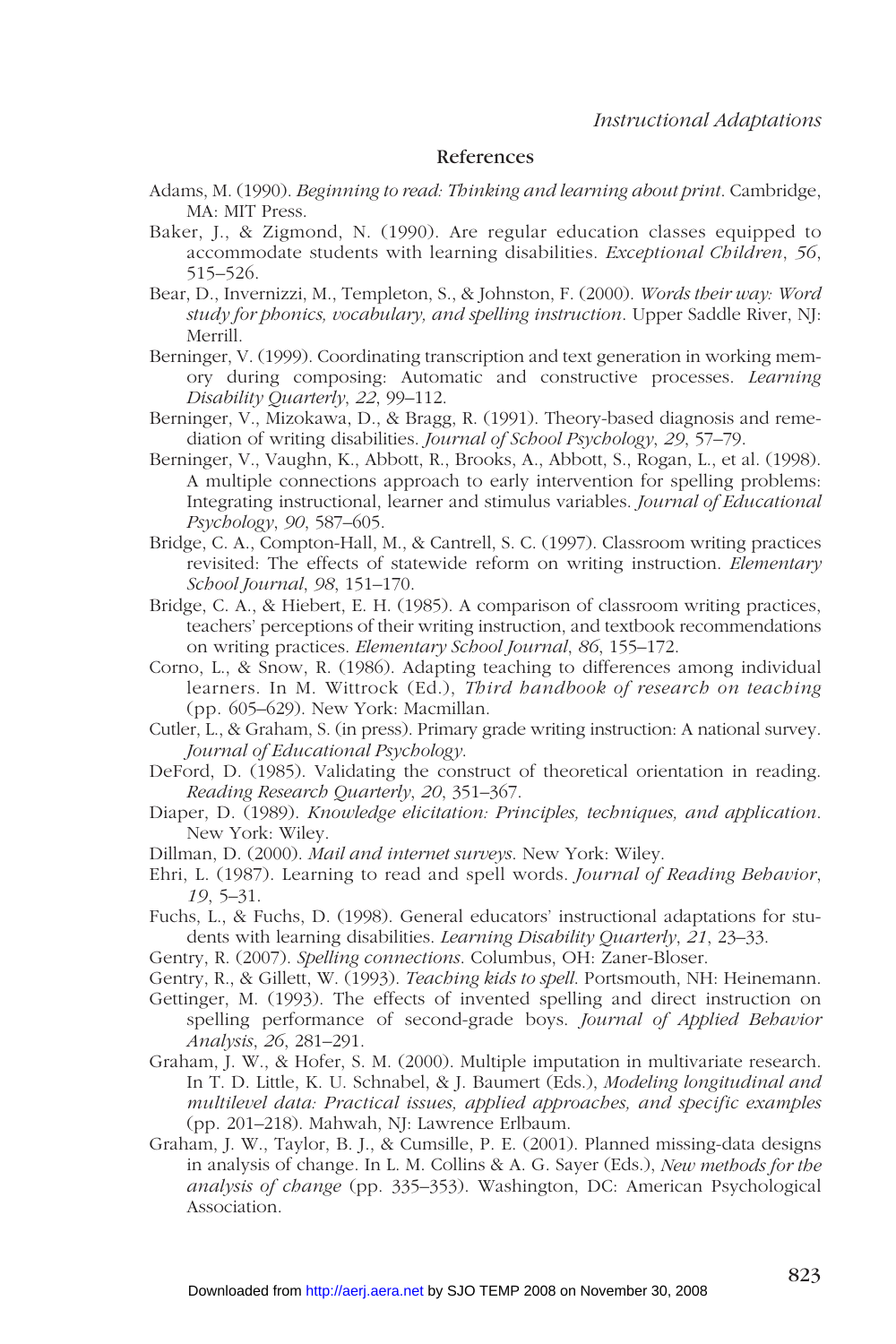- Graham, S. (1983). Effective spelling instruction. *Elementary School Journal*, *83*, 560–567.
- Graham, S. (1999). Handwriting and spelling instruction for students with learning disabilities: A review. *Learning Disability Quarterly*, *22*, 78–98.
- Graham, S. (2000). Should the natural learning approach replace traditional spelling instruction. *Journal of Educational Psychology*, *92*, 235–247.
- Graham, S., & Harris, K. R. (2002). Prevention and intervention for struggling writers. In M. Shinn, G. Stoner, & H. Walker (Eds.), *Interventions for academic and behavior problems II: Preventive and remedial approaches* (pp. 589–610). Bethesda, MD: National Association of School Psychologists.
- Graham, S., & Harris, K. R. (2005, February). *The impact of handwriting and spelling instruction on the writing and reading performance of at-risk first grade writers*. Presentation at Pacific Coast Research Conference, San Diego, CA.
- Graham, S., Harris, K. R., & Fink-Chorzempa, B. (2002). Contributions of spelling instruction to the spelling, writing, and reading of poor spellers. *Journal of Educational Psychology*, *94*, 669–686.
- Graham, S., Harris, K. R., Fink-Chorzempa, B., & MacArthur, C. (2003). Primary grade teachers' instructional adaptations for struggling writers: A national survey. *Journal of Educational Psychology*, *95*, 279–292.
- Graham, S., Harris, K. R., Mason, L., Fink-Chorzempa, B., Moran, S., & Saddler, B. (2008). How do primary grade teachers teach handwriting: A national survey. *Reading and Writing: An Interdisciplinary Journal*, *21*, 49–69.
- Graham, S., & Miller, L. (1979). Spelling research and practice: A unified approach. *Focus on Exceptional Children*, *12*, 1–16.
- Graham, S., Papadopoulou, E., & Santoro, J. (2006, April). *Acceptability of writing adaptations and modifications in writing: A national survey*. Paper presented at the International Conference of the Council for Exceptional Children, Salt Lake City, UT.
- Kiuhara, S., Graham, S., & Hawkin, L. (2008). *Teaching writing to high school students: A national survey*. Manuscript submitted for publication.
- Loomer, B., Fitzsimmons, R., & Strege, M. (1990). *Spelling research and practice: Teacher's edition*. Iowa City, IA: Useful Learning.
- Marshall, J. C. (1967). Writing neatness, composition errors, and essay grades. *American Educational Research Journal*, *4*, 375–385.
- Marshall, J. C., & Powers, J. M. (1969). Writing neatness, composition errors, and essay grades. *Journal of Educational Measurement*, *6*(2), 97–101.
- McCutchen, D. (1988). "Functional automaticity" in children's writing: A problem of metacognitive control. *Written Communication*, *5*, 306–324.
- Moats, L. (1995). *Spelling: Development, disability, and instruction*. Baltimore: York.
- Moats, L. (2005/2006). How spelling supports reading: And why it is more regular and predictable than you may think. *American Educator*, Winter, 12–43.
- Phillips, N., Fuchs, L., Fuchs, D., & Hamlett, C. (1996). Instructional variables affecting student achievement: Case studies of two contrasting teachers. *Learning Disabilities Research and Practice*, *11*, 24–33.
- Pressley, M., Rankin, J., & Yokoi, L. (1996). A survey of instructional practices of primary grade teachers nominated as effective in promoting literacy. *Elementary School Journal*, *96*, 363–384.
- Randi, J., & Corno, L. (2005). Teaching and learner variation. *British Journal of Educational Psychology*, *2*, 47–69.
- Scardamalia, M., & Bereiter, C. (1986). Written composition. In M. Wittrock (Ed.), *Handbook of research on teaching* (3rd ed., pp. 778–803). New York: Macmillan.